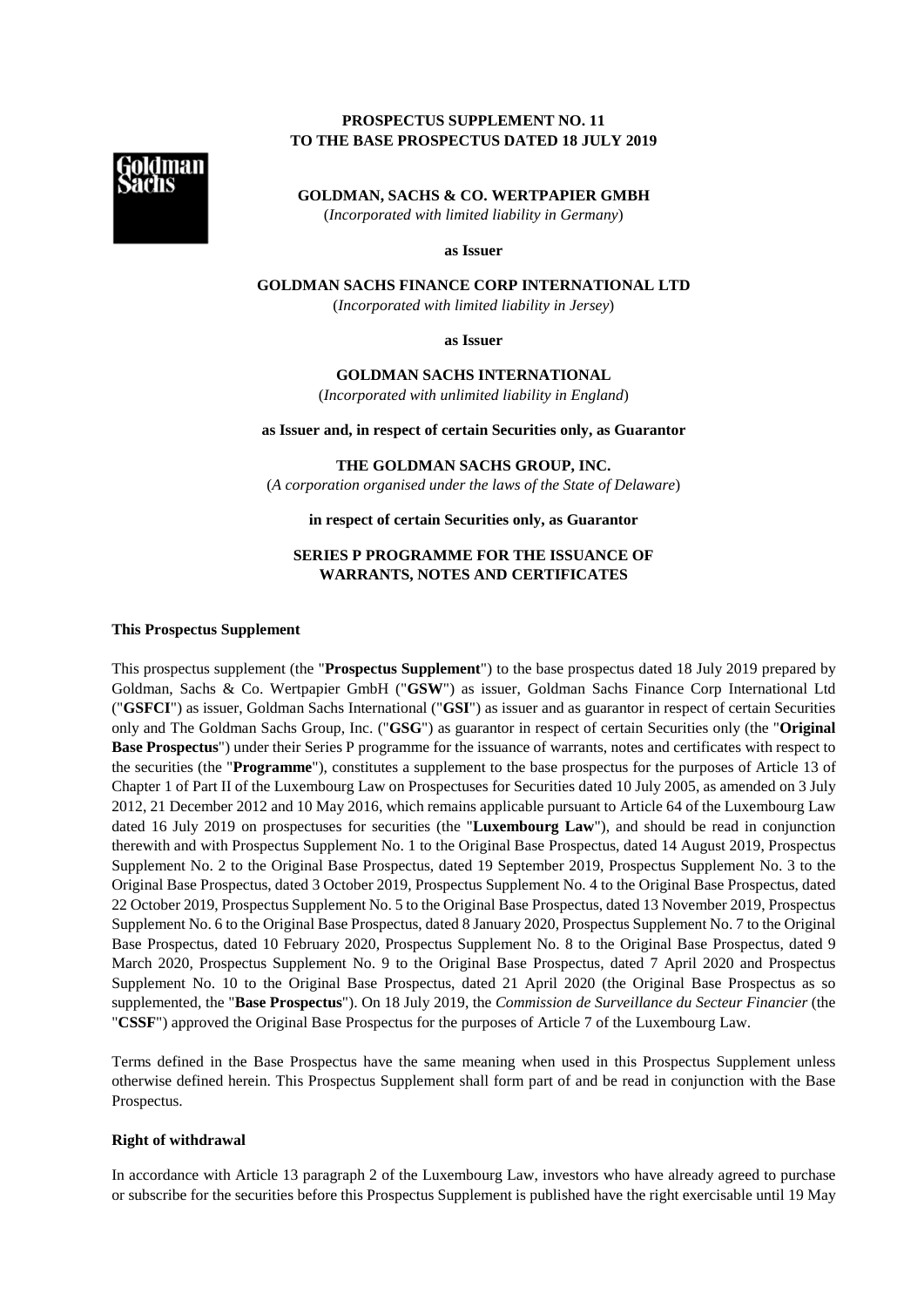2020, which is two working days after the publication of this Prospectus Supplement, to withdraw their acceptances.

#### **Purpose of this Prospectus Supplement**

The purpose of this Prospectus Supplement is to (a) incorporate by reference **GSFCI's 2019 Annual Report** (as defined below), (b) incorporate by reference GSG's 2020 First Quarter Form 10-Q (as defined below), (c) incorporate by reference GSI's 2020 First Quarter Financial Report (as defined below), and (d) make certain changes to the information in the "Summary", "Documents Incorporated by Reference", "Goldman Sachs International", Goldman Sachs Finance Corp International Ltd", **"**Important Legal Information" and "General Information" sections of the Base Prospectus.

This Prospectus Supplement and the documents incorporated by reference into this Prospectus Supplement will be available on the website of the Luxembourg Stock Exchange at *[www.bourse.lu](http://www.bourse.lu/)*.

#### **Information being supplemented**

#### *Incorporation by reference*

This Prospectus Supplement supplements the Base Prospectus by incorporating by reference (a) the Annual Report for the fiscal year ended 31 December 2019 of GSFCI ("**GSFCI's 2019 Annual Report**"), which includes the management report and the audited financial statements of GSFCI for the period ended 31 December 2019, (b) the Quarterly Report on Form 10-Q for the first fiscal quarter ended 31 March 2020 of GSG ("**GSG's 2020 First Quarter Form 10-Q**"), as filed with the U.S. Securities and Exchange Commission ("**SEC**") on 30 April 2020, and (c) the Unaudited Quarterly Financial Report of GSI for the period ended 29 February 2020 ("**GSI's 2020 First Quarter Financial Report**"), containing, in Part II, the Unaudited Financial Statements of GSI for the period ended 29 February 2020 ("**GSI's 2020 First Quarter Financial Statements**").

Copies of GSFCI's 2019 Annual Report, GSG's 2020 First Quarter Form 10-Q and GSI's 2020 First Quarter Financial Report have been filed with the CSSF in its capacity as competent authority under the Luxembourg Law.

GSFCI's 2019 Annual Report, GSG's 2020 First Quarter Form 10-Q and GSI's 2020 First Quarter Financial Report are incorporated by reference into, and forms part of, this Prospectus Supplement, and the information contained in this Prospectus Supplement, GSFCI's 2019 Annual Report, GSG's 2020 First Quarter Form 10-Q and GSI's 2020 First Quarter Financial Report shall be deemed to update and, where applicable, supersede any information contained in the Base Prospectus, or any documents incorporated by reference therein.

### **Information incorporated by reference**

| GSFCI's 2019 Annual Report | Page Reference                                               |           |
|----------------------------|--------------------------------------------------------------|-----------|
| PART I                     | <b>MANAGEMENT REPORT</b>                                     |           |
|                            | Introduction                                                 | Page 2    |
|                            | <i>Executive Overview</i>                                    | Page 2    |
|                            | <b>Business Environment</b>                                  | Page 2    |
|                            | <b>Principal Risks and Uncertainties</b>                     | Page 3    |
|                            | Date of Authorisation of Issue                               | Page 3    |
| <b>PART II</b>             | DIRECTORS' REPORT AND AUDITED FINANCIAL<br><b>STATEMENTS</b> |           |
|                            | Director's Report                                            | Page 4    |
|                            | <b>Independent Auditors' Report</b>                          | Pages 5-9 |
|                            | Profit and Loss Account                                      | Page 10   |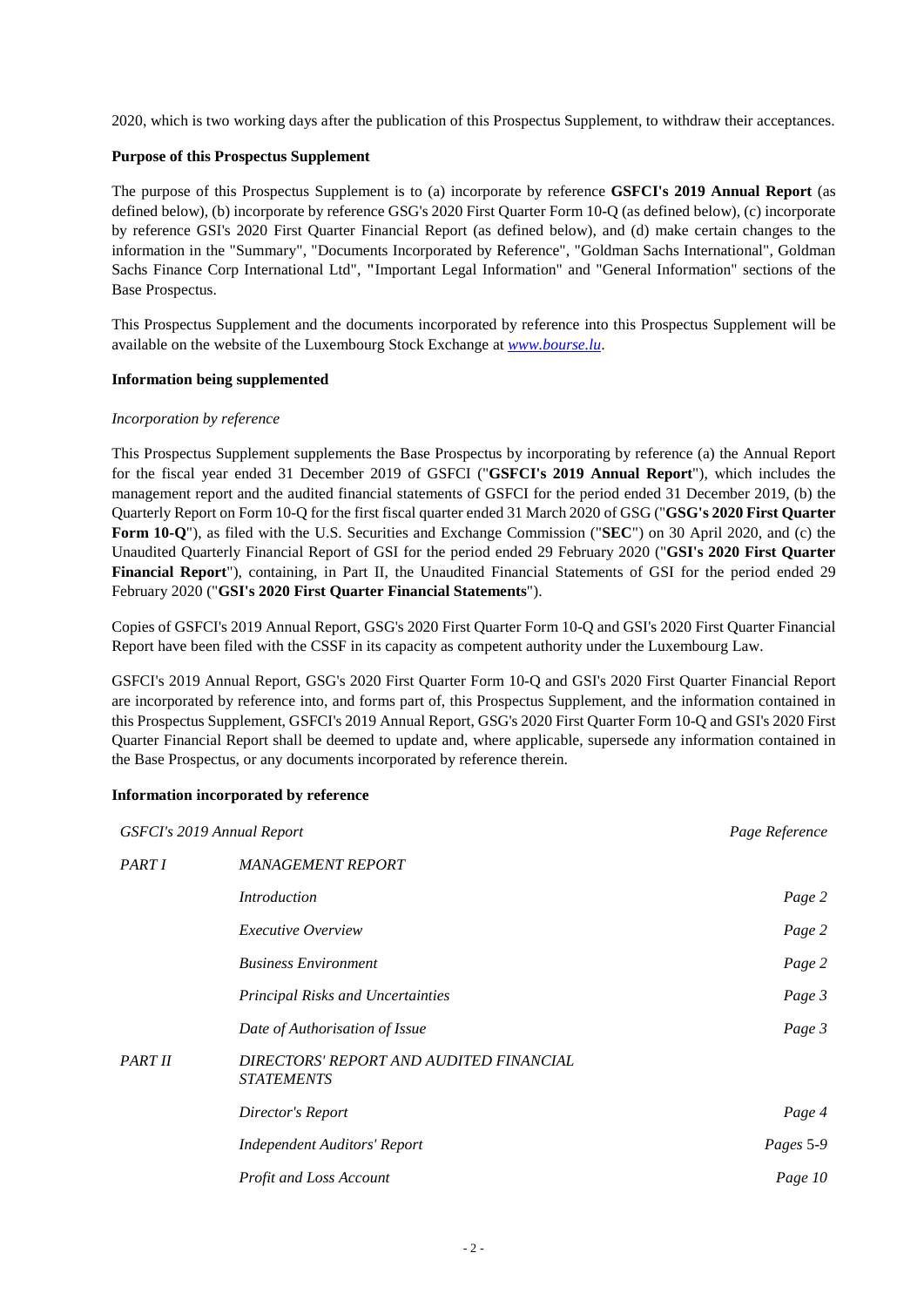| <b>Statement of Comprehensive Income</b> | Page 10            |
|------------------------------------------|--------------------|
| <b>Balance Sheet</b>                     | Page 11            |
| Statement of Changes in Equity           | Page 12            |
| <b>Statement of Cash Flows</b>           | Page 12            |
| Notes to the Financial Statements        | <i>Pages</i> 13-27 |

# *GSG's 2020 First Quarter Form 10-Q*

| PART I            | FINANCIAL INFORMATION                                                                           |              |
|-------------------|-------------------------------------------------------------------------------------------------|--------------|
| Item 1            | Financial Statements (Unaudited)                                                                | Page 1       |
|                   | <b>Consolidated Statements of Earnings</b>                                                      | Page 1       |
|                   | Consolidated Statements of Comprehensive Income                                                 | Page 1       |
|                   | <b>Consolidated Balance Sheets</b>                                                              | Page 2       |
|                   | Consolidated Statements of Changes in Shareholders' Equity                                      | Page 3       |
|                   | <b>Consolidated Statements of Cash Flows</b>                                                    | Page 4       |
|                   | Notes to Condensed Consolidated Financial Statements                                            | Pages 5-92   |
|                   | Report of Independent Registered Public Accounting Firm                                         | Page 93      |
|                   | <b>Statistical Disclosures</b>                                                                  | Pages 94-95  |
| Item 2            | Management's Discussion and Analysis of Financial Condition and<br><b>Results of Operations</b> | Pages 96-153 |
| Item 3            | Quantitative and Qualitative Disclosures About Market Risk                                      | Page 154     |
| Item 4            | <b>Controls and Procedures</b>                                                                  | Page 154     |
| PART II           | <b>OTHER INFORMATION</b>                                                                        |              |
| Item 1            | <b>Legal Proceedings</b>                                                                        | Page 154     |
| Item 1A           | <b>Risk Factors</b>                                                                             | Page 154     |
| Item 2            | Unregistered Sales of Equity Securities and Use of Proceeds                                     | Page 155     |
| Item 6            | Exhibits                                                                                        | Page 155     |
| <b>SIGNATURES</b> |                                                                                                 | Page 155     |

# *GSI's 2020 First Quarter Financial Report*

| PART I  | Management Report              | Pages $2-16$ |
|---------|--------------------------------|--------------|
| PART II | Unaudited Financial Statements | Page 17      |
|         | <b>Profit and Loss Account</b> | Page 17      |
|         | <b>Balance Sheet</b>           | Page 18      |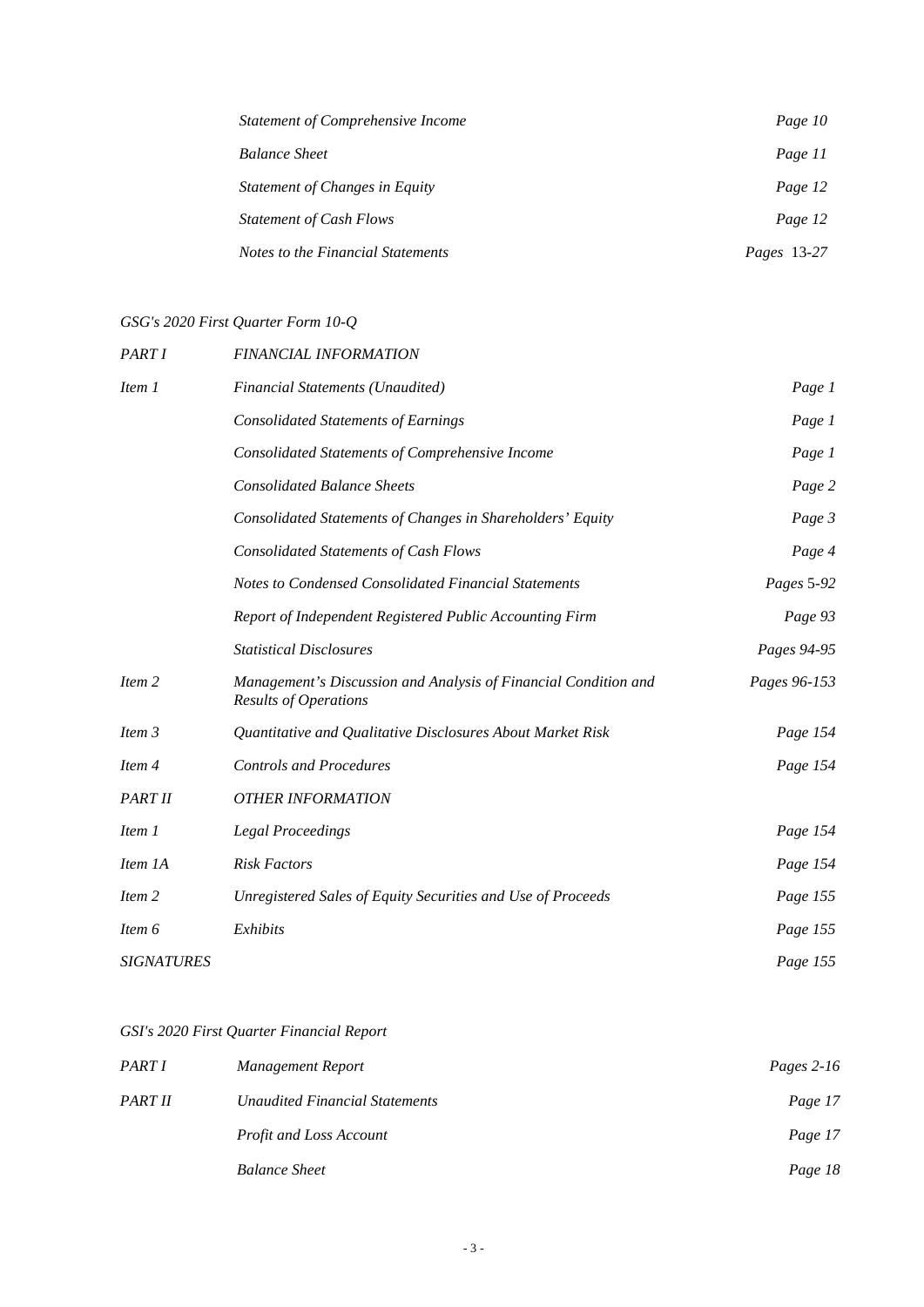*Statements of Cash Flows Page 20* 

*Notes to the Financial Statements Pages 21-39* 

# **Amendments to the Summary**

The Summary, as supplemented prior to this Prospectus Supplement, is amended and supplemented as follows:

(a) The paragraphs relating to GSI and GSFCI in Element B.12 (Selected historical key financial information of the Issuer), on pages 3 to 4 of the Original Base Prospectus shall be deleted in its entirety and replaced with the following:

| "B.12 | <b>Selected</b>                                                                                                                                                                                                                                                                                                                                         | [The following table shows selected key historical financial information in                       |            |                                                        |                                        |                                                             |                                |
|-------|---------------------------------------------------------------------------------------------------------------------------------------------------------------------------------------------------------------------------------------------------------------------------------------------------------------------------------------------------------|---------------------------------------------------------------------------------------------------|------------|--------------------------------------------------------|----------------------------------------|-------------------------------------------------------------|--------------------------------|
|       | historical key<br>financial<br>information<br>of the Issuer                                                                                                                                                                                                                                                                                             | relation to GSI:                                                                                  |            | As at and for the<br>three months ended<br>(unaudited) |                                        | As at and for the<br>period ended<br>(audited) <sup>1</sup> |                                |
|       |                                                                                                                                                                                                                                                                                                                                                         | (in<br>millions)                                                                                  | <b>USD</b> | 29<br>Februar<br>y 2020                                | 28<br>February<br>2019                 | 30<br><b>Novemb</b><br>er 2019                              | 30<br><b>Novembe</b><br>r 2018 |
|       |                                                                                                                                                                                                                                                                                                                                                         | Operating profit                                                                                  |            | 470                                                    | 403                                    | 2,656                                                       | 3,259                          |
|       |                                                                                                                                                                                                                                                                                                                                                         | Profit<br>taxation                                                                                | before     | 419                                                    | 341                                    | 2,426                                                       | 3,030                          |
|       |                                                                                                                                                                                                                                                                                                                                                         | Profit<br>financial period                                                                        | for<br>the | 318                                                    | 229                                    | 1,802                                                       | 2,198                          |
|       |                                                                                                                                                                                                                                                                                                                                                         |                                                                                                   |            |                                                        | As at (unaudited)                      |                                                             | As at (audited)                |
|       |                                                                                                                                                                                                                                                                                                                                                         | (in USD millions)                                                                                 |            |                                                        | 29 February 2020                       | 30<br><b>Novembe</b><br>r 2019                              | 30<br><b>Novembe</b><br>r 2018 |
|       |                                                                                                                                                                                                                                                                                                                                                         | Fixed assets                                                                                      |            |                                                        | 487                                    | 409                                                         | 315                            |
|       |                                                                                                                                                                                                                                                                                                                                                         | Current assets                                                                                    |            |                                                        | 1,193,510                              | 1,040,845                                                   | 886,652                        |
|       |                                                                                                                                                                                                                                                                                                                                                         | Total<br>shareholders'<br>funds                                                                   |            |                                                        | 34,588                                 | 34,248                                                      | 33,917]                        |
|       | <sup>1</sup> During the period ended 30 November 2018, GSI changed its accounting<br>reference end date from December 31 to November 30 to conform to the<br>period used by GSI for U.S. tax reporting purposes. All references to<br>November 2018 refer to the eleven months period ended, or the date, as the<br>context requires, 30 November 2018. |                                                                                                   |            |                                                        |                                        |                                                             |                                |
|       |                                                                                                                                                                                                                                                                                                                                                         | [The following table shows selected key historical financial information in<br>relation to GSFCI: |            |                                                        |                                        |                                                             |                                |
|       |                                                                                                                                                                                                                                                                                                                                                         |                                                                                                   |            |                                                        | As at and for the year ended (audited) |                                                             |                                |
|       |                                                                                                                                                                                                                                                                                                                                                         | (in USD<br>thousands)                                                                             |            | 31 December 2019                                       |                                        |                                                             | 31 December 2018               |
|       |                                                                                                                                                                                                                                                                                                                                                         | Operating profit                                                                                  |            | (1,919)                                                |                                        |                                                             | 19,429                         |
|       |                                                                                                                                                                                                                                                                                                                                                         | Profit for the                                                                                    |            | (1,919)                                                |                                        |                                                             | 19,429                         |
|       |                                                                                                                                                                                                                                                                                                                                                         | financial period                                                                                  |            |                                                        |                                        |                                                             |                                |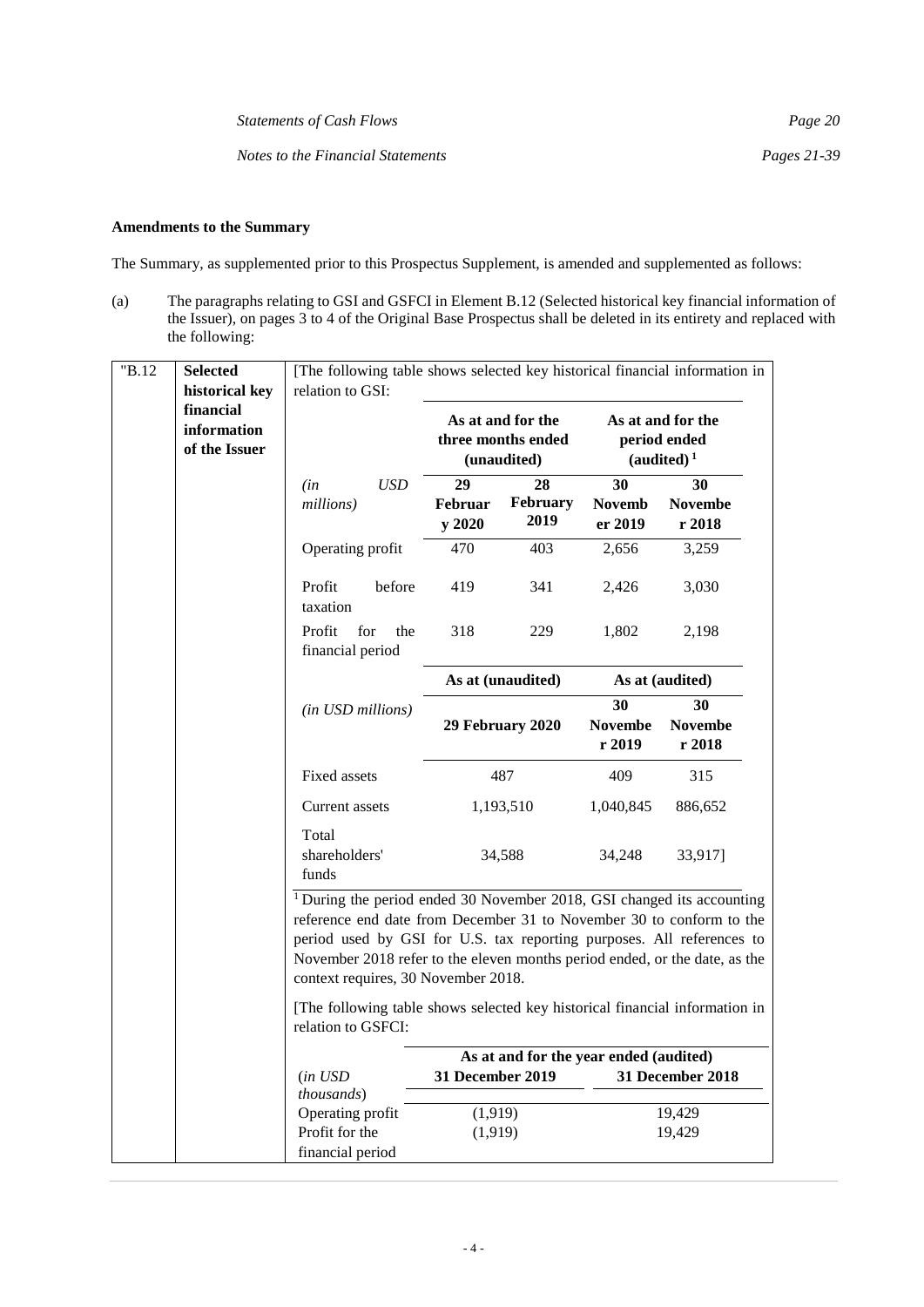|                    |                  | As at (audited)                                                             |
|--------------------|------------------|-----------------------------------------------------------------------------|
| (in USD)           | 31 December 2019 | 31 December 2018                                                            |
| <i>thousands</i> ) |                  |                                                                             |
| Current assets     | 12,589,557       | 10,131,841                                                                  |
| Net assets         | 22,736           | 414,186                                                                     |
| Total              | 22,736           | 414,186]                                                                    |
| shareholders'      |                  |                                                                             |
| funds              |                  |                                                                             |
| November 2019.]    |                  | [There has been no material adverse change in the prospects of GSI since 30 |

(b) The paragraph relating to GSI in Element B.17 (*Rating of the Issuer or the Securities),* on page 5 of the Original Base Prospectus shall be deleted in its entirety and replaced with the following:

| "B.17" |                      | <b>Rating of the</b>   [The long term debt of GSI is rated $A$ + by S&P, $A$ + by Fitch, and A1 by |
|--------|----------------------|----------------------------------------------------------------------------------------------------|
|        | <b>Issuer or the</b> | Moody's. The Securities have not been rated.]"                                                     |
|        | <b>Securities</b>    |                                                                                                    |
|        |                      |                                                                                                    |

(c) The paragraphs relating to GSG and GSI in Element B.19 (B.12) (*Selected historical key financial information of the Guarantor*), on page 8 of the Original Base Prospectus shall be deleted in its entirety and replaced with the following:

| "B.19  | <b>Selected</b>                    | [The following table shows selected key historical financial information in |                                           |                               |                         |                                |
|--------|------------------------------------|-----------------------------------------------------------------------------|-------------------------------------------|-------------------------------|-------------------------|--------------------------------|
| (B.12) | historical key                     | relation to GSG:                                                            |                                           |                               |                         |                                |
|        | financial<br>information<br>of the |                                                                             | As at and for the Year<br>ended (audited) |                               |                         |                                |
|        | <b>Guarantor</b>                   | ( <i>in USD millions</i> )                                                  | 31<br><b>March</b><br>2020                | 31<br>March<br>2019           | <b>December</b><br>2019 | <b>December</b><br>2018        |
|        |                                    | Total non-interest<br>revenues                                              | 7,430                                     | 7,589                         | 32,184                  | 32,849                         |
|        |                                    | <b>Net</b><br>revenues,<br>including<br>net<br>interest income              | 8,743                                     | 8,807                         | 36,546                  | 36,616                         |
|        |                                    | Pre-tax<br>earnings/ $(\text{loss})$                                        | 1,348                                     | 2,719                         | 10,583                  | 12,481                         |
|        |                                    |                                                                             |                                           | As at 31 March<br>(unaudited) |                         | As at 31 December<br>(audited) |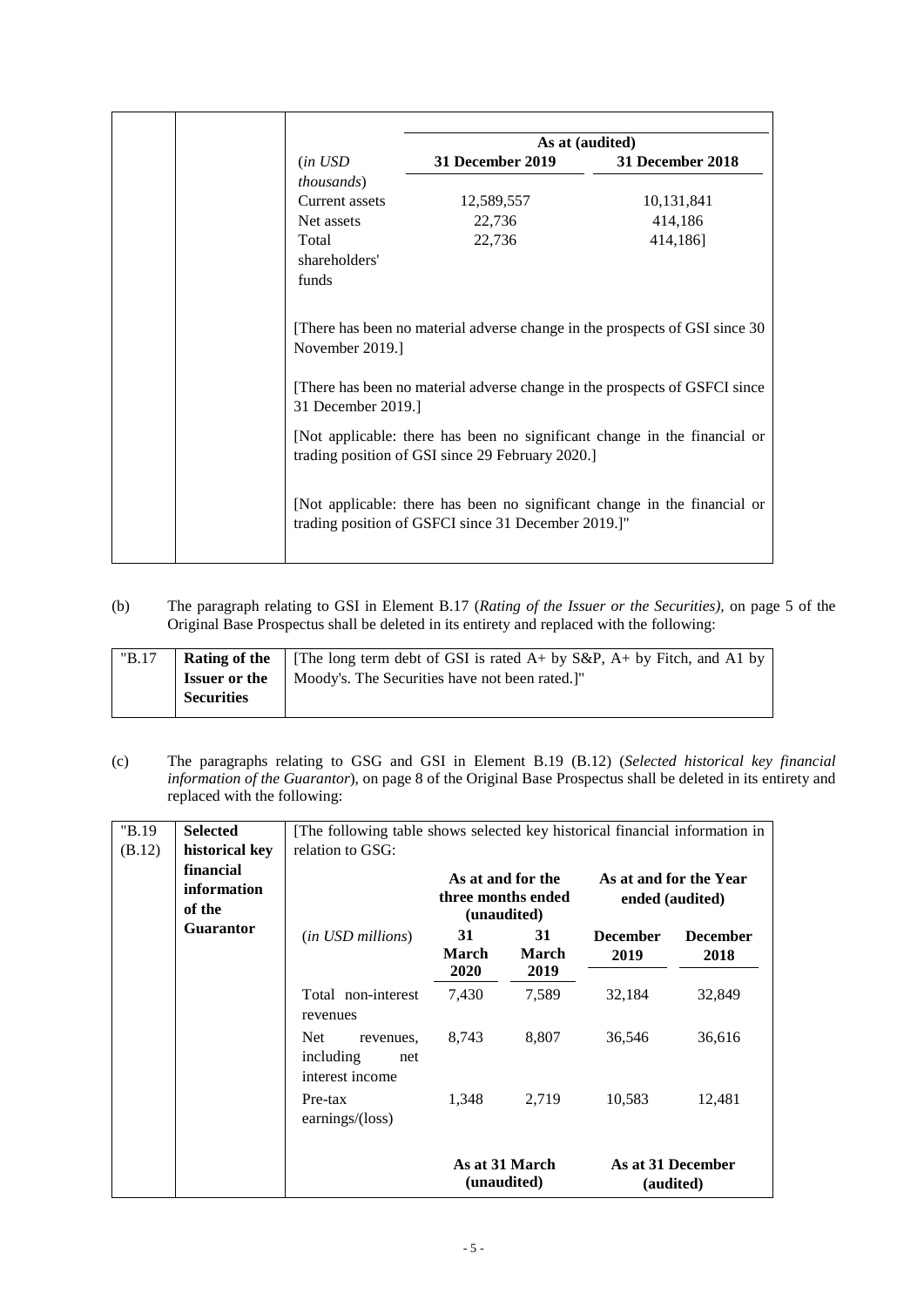| Total assets<br>1,089,756<br>992,968<br>931,796<br><b>Total liabilities</b><br>997,377<br>902,703<br>841,611<br>90,265<br>Total<br>92,379<br>90,185<br>shareholders'<br>equity:<br>There has been no material adverse change in the prospects of GSG since 31<br>December 2019.<br>Not applicable: there has been no significant change in the financial or<br>trading position of GSG since 31 March 2020.]<br>[The following table shows selected key historical financial information in<br>relation to GSI:<br>As at and for the<br>As at and for the<br>three months ended<br>period ended<br>(unaudited)<br>$(audited)^1$<br><b>USD</b><br>29<br>28<br>30<br>30<br>(in<br>February<br>millions)<br>February<br><b>November</b><br><b>November</b><br>2019<br>2020<br>2019<br>2018<br>Operating<br>403<br>2,656<br>3,259<br>470<br>profit<br>Profit<br>before<br>341<br>419<br>2,426<br>3,030<br>taxation<br>Profit for the<br>318<br>1,802<br>229<br>2,198<br>financial period<br>As at (unaudited)<br>As at (audited)<br>30<br>30<br><b>USD</b><br>(in<br><b>November</b><br>29 February 2020<br><b>November</b><br>millions)<br>2019<br>2018 | (in USD millions) | 2020 | 2019 | 2018 |
|------------------------------------------------------------------------------------------------------------------------------------------------------------------------------------------------------------------------------------------------------------------------------------------------------------------------------------------------------------------------------------------------------------------------------------------------------------------------------------------------------------------------------------------------------------------------------------------------------------------------------------------------------------------------------------------------------------------------------------------------------------------------------------------------------------------------------------------------------------------------------------------------------------------------------------------------------------------------------------------------------------------------------------------------------------------------------------------------------------------------------------------------------|-------------------|------|------|------|
|                                                                                                                                                                                                                                                                                                                                                                                                                                                                                                                                                                                                                                                                                                                                                                                                                                                                                                                                                                                                                                                                                                                                                      |                   |      |      |      |
|                                                                                                                                                                                                                                                                                                                                                                                                                                                                                                                                                                                                                                                                                                                                                                                                                                                                                                                                                                                                                                                                                                                                                      |                   |      |      |      |
|                                                                                                                                                                                                                                                                                                                                                                                                                                                                                                                                                                                                                                                                                                                                                                                                                                                                                                                                                                                                                                                                                                                                                      |                   |      |      |      |
|                                                                                                                                                                                                                                                                                                                                                                                                                                                                                                                                                                                                                                                                                                                                                                                                                                                                                                                                                                                                                                                                                                                                                      |                   |      |      |      |
|                                                                                                                                                                                                                                                                                                                                                                                                                                                                                                                                                                                                                                                                                                                                                                                                                                                                                                                                                                                                                                                                                                                                                      |                   |      |      |      |
|                                                                                                                                                                                                                                                                                                                                                                                                                                                                                                                                                                                                                                                                                                                                                                                                                                                                                                                                                                                                                                                                                                                                                      |                   |      |      |      |
|                                                                                                                                                                                                                                                                                                                                                                                                                                                                                                                                                                                                                                                                                                                                                                                                                                                                                                                                                                                                                                                                                                                                                      |                   |      |      |      |
|                                                                                                                                                                                                                                                                                                                                                                                                                                                                                                                                                                                                                                                                                                                                                                                                                                                                                                                                                                                                                                                                                                                                                      |                   |      |      |      |
|                                                                                                                                                                                                                                                                                                                                                                                                                                                                                                                                                                                                                                                                                                                                                                                                                                                                                                                                                                                                                                                                                                                                                      |                   |      |      |      |
|                                                                                                                                                                                                                                                                                                                                                                                                                                                                                                                                                                                                                                                                                                                                                                                                                                                                                                                                                                                                                                                                                                                                                      |                   |      |      |      |
|                                                                                                                                                                                                                                                                                                                                                                                                                                                                                                                                                                                                                                                                                                                                                                                                                                                                                                                                                                                                                                                                                                                                                      |                   |      |      |      |
|                                                                                                                                                                                                                                                                                                                                                                                                                                                                                                                                                                                                                                                                                                                                                                                                                                                                                                                                                                                                                                                                                                                                                      |                   |      |      |      |
|                                                                                                                                                                                                                                                                                                                                                                                                                                                                                                                                                                                                                                                                                                                                                                                                                                                                                                                                                                                                                                                                                                                                                      |                   |      |      |      |
|                                                                                                                                                                                                                                                                                                                                                                                                                                                                                                                                                                                                                                                                                                                                                                                                                                                                                                                                                                                                                                                                                                                                                      |                   |      |      |      |
|                                                                                                                                                                                                                                                                                                                                                                                                                                                                                                                                                                                                                                                                                                                                                                                                                                                                                                                                                                                                                                                                                                                                                      |                   |      |      |      |
|                                                                                                                                                                                                                                                                                                                                                                                                                                                                                                                                                                                                                                                                                                                                                                                                                                                                                                                                                                                                                                                                                                                                                      |                   |      |      |      |
|                                                                                                                                                                                                                                                                                                                                                                                                                                                                                                                                                                                                                                                                                                                                                                                                                                                                                                                                                                                                                                                                                                                                                      |                   |      |      |      |
| Fixed assets<br>487<br>409<br>315                                                                                                                                                                                                                                                                                                                                                                                                                                                                                                                                                                                                                                                                                                                                                                                                                                                                                                                                                                                                                                                                                                                    |                   |      |      |      |
| Current assets<br>1,193,510<br>886,652<br>1,040,845                                                                                                                                                                                                                                                                                                                                                                                                                                                                                                                                                                                                                                                                                                                                                                                                                                                                                                                                                                                                                                                                                                  |                   |      |      |      |
| Total<br>shareholders'<br>34,588<br>34,248<br>33,917]<br>funds                                                                                                                                                                                                                                                                                                                                                                                                                                                                                                                                                                                                                                                                                                                                                                                                                                                                                                                                                                                                                                                                                       |                   |      |      |      |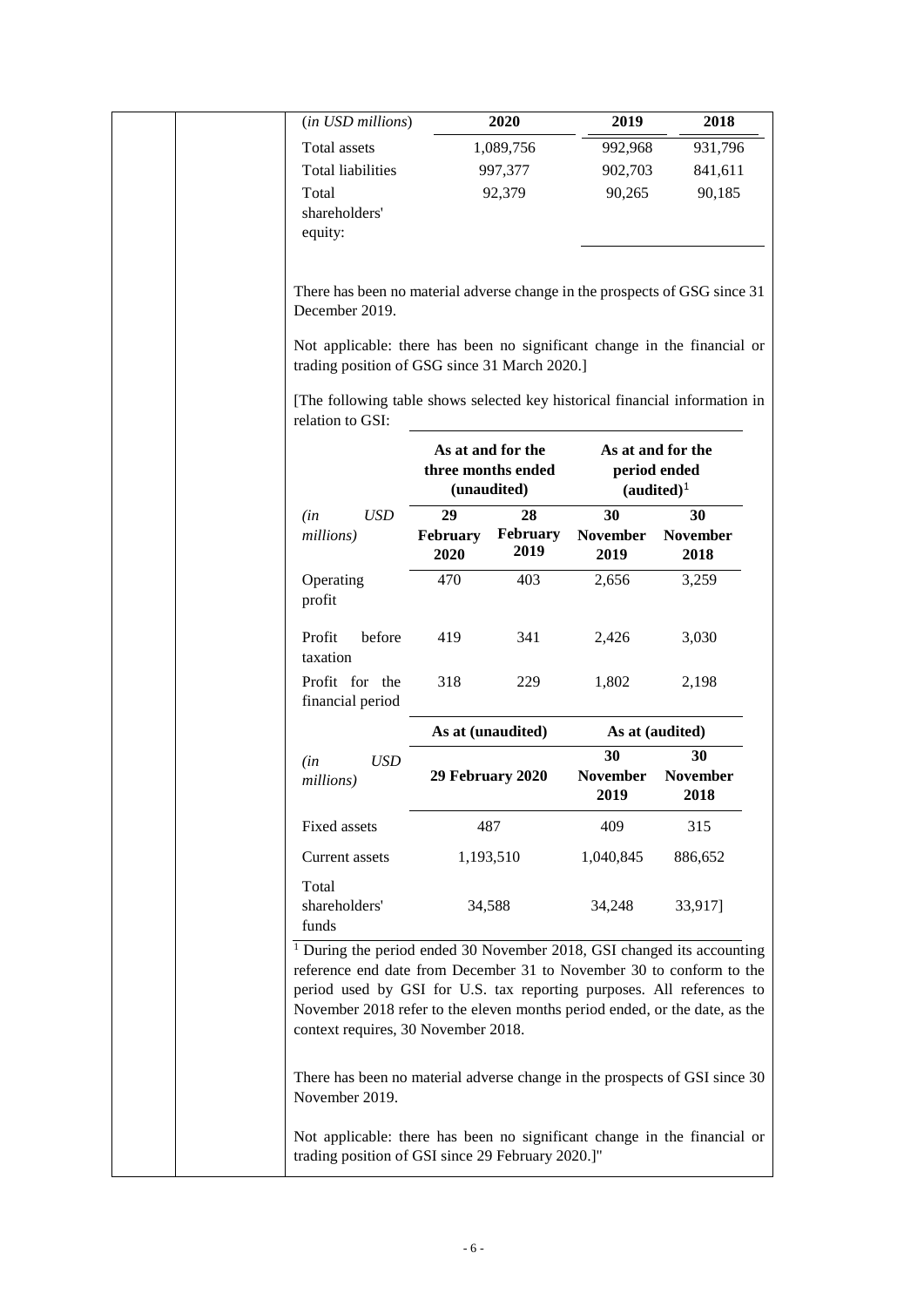(d) The following definition of "Call Asset Performance" in Element C.18 on page 36 of the Original Base Prospectus shall be deleted in its entirety and replaced with the following:

| "C.18" | <b>Return on the</b><br>Securities <sup>1</sup> | ٠ | [Call Asset Performance in respect of an Underlying Asset, an<br>amount determined in accordance with the following formula<br>[provided that such amount shall not be] [greater than [ $\bullet$ ]] [or] [less]<br>than $\lceil \bullet \rceil$ [:] |
|--------|-------------------------------------------------|---|------------------------------------------------------------------------------------------------------------------------------------------------------------------------------------------------------------------------------------------------------|
|        |                                                 |   | $\frac{\text{Reference Price (Final)} }{\text{Reference Price (Initial)}} - \frac{1}{2}$                                                                                                                                                             |

#### **Amendments to the Base Prospectus**

The Base Prospectus, as supplemented prior to this Prospectus Supplement, is amended and supplemented as follows:

#### 1. **Amendments to the section entitled "Documents Incorporated by Reference"**

The information in the section entitled "Documents Incorporated by Reference" is amended and supplemented by

(a) deleting sub-section 1 entitled "Goldman Sachs International" on pages 147 to 148 of the Original Base Prospectus, and replacing it with the following

#### "1. **Goldman Sachs International**

GSI files documents and information with the *Commission de Surveillance du Secteur Financier* (the "**CSSF**"). The following documents, which GSI has filed with the CSSF, are hereby incorporated by reference into this Base Prospectus:

- (a) The Unaudited Quarterly Financial Report of GSI for the period ended 29 February 2020 ("**GSI's 2020 First Quarter Financial Report**"), containing, in Part II, the Unaudited Financial Statements of GSI for the period ended 29 February 2020 ("**GSI's 2020 First Quarter Financial Statements**").
- (b) The Annual Report for the period ended 30 November 2019 of GSI ("**GSI's 2019 Annual Report**"), containing, in Part II, the Directors' Report and Audited Financial Statements of GSI for the period ended 30 November 2019 ("**GSI's 2019 Financial Statements**").
- (c) The report on the Regulatory Ratios of Goldman Sachs International for the fiscal quarter ended 31 December 2019 ("**GSI's Regulatory Ratios, 31 December 2019**").
- (d) The Unaudited Quarterly Financial Report of GSI for the period ended 31 August 2019 ("**GSI's 2019 Third Quarter Financial Report**"), containing, in Part II, the Unaudited Financial Statements of GSI for the period ended 31 August 2019 ("**GSI's 2019 Third Quarter Financial Statements**").
- (e) The report on the Regulatory Ratios of Goldman Sachs International for the fiscal quarter ended 31 August 2019 ("**GSI's Regulatory Ratios, 31 August 2019**").
- (f) The Unaudited Quarterly Financial Report of GSI for the period ended 31 May 2019 ("**GSI's 2019 Second Quarter Financial Report**"), containing, in Part II, the Unaudited Financial Statements of GSI for the period ended 31 May 2019 ("**GSI's 2019 Second Quarter Financial Statements**").
- (g) The report on the Regulatory Ratios of Goldman Sachs International for the fiscal quarter ended 31 May 2019 ("**GSI's Regulatory Ratios, 31 May 2019**").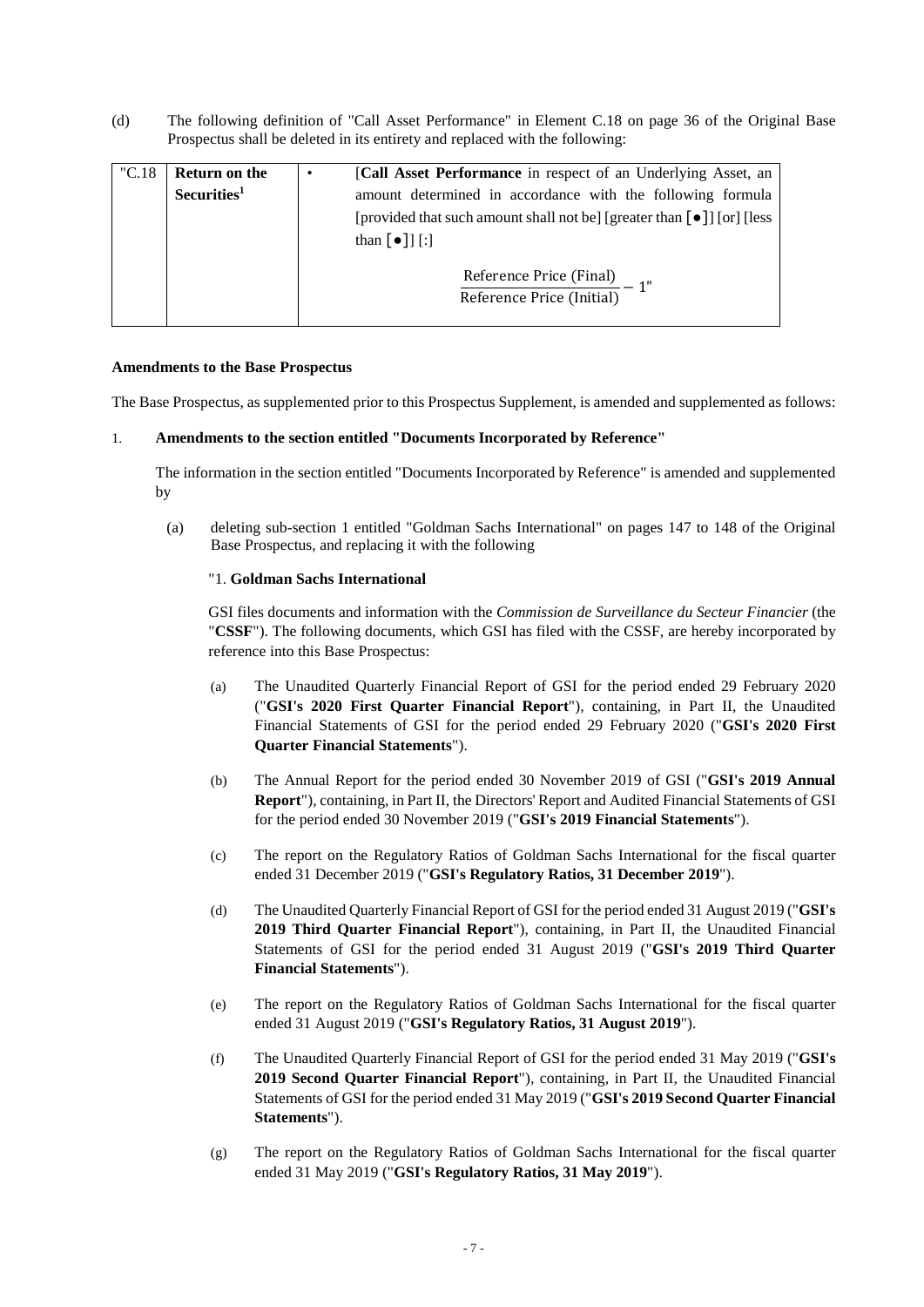- (h) The Unaudited Quarterly Financial Report of GSI for the period ended 28 February 2019 ("**GSI's 2019 First Quarter Financial Report**"), containing, in Part II, the Unaudited Financial Statements of GSI for the period ended 28 February 2019 ("**GSI's 2019 First Quarter Financial Statements**").
- (i) The report on the Regulatory Ratios of GSI for the fiscal quarter ended 28 February 2019 ("**GSI's Regulatory Ratios, 28 February 2019**").
- (j) The Annual Report for the fiscal year ended 30 November 2018 of GSI ("**GSI's 2018 Annual Report**"), containing, in Part II, the Directors' Report and Audited Financial Statements of GSI for the period ended 30 November 2018 ("**GSI's 2018 Financial Statements**").
- (k) The Annual Report for the fiscal year ended 31 December 2017 of GSI ("**GSI's 2017 Annual Report**"), containing, in Part II, the Directors' Report and Audited Financial Statements of GSI for the period ended 31 December 2017 ("**GSI's 2017 Financial Statements**").

#### **Cross-Reference List**

| <b>GSI</b> Information in<br>the Financial<br><b>Statements</b> | <b>GSI's 2020 First Quarter</b><br><b>Financial Report</b> | GSI's 2019 Annual<br><b>Report</b> | <b>GSI's 2018</b><br><b>Annual Report</b> |
|-----------------------------------------------------------------|------------------------------------------------------------|------------------------------------|-------------------------------------------|
| Management Report/<br><b>Strategic Report</b>                   | pp. 2-16                                                   | pp. 2-41                           | pp. 2-41                                  |
| Report of the<br>Directors                                      | N/A                                                        | pp. 42-43                          | pp. 42-43                                 |
| <b>Balance Sheet</b>                                            | p. 18                                                      | p. 51                              | p. 50                                     |
| Profit and Loss<br>Account                                      | p. 17                                                      | p. 50                              | p. 49                                     |
| <b>Statement of Cash</b><br><b>Flows</b>                        | p. 20                                                      | p. 53                              | p. 52                                     |
| Notes to the Financial<br>Statements                            | pp. 21-39                                                  | pp. 54-95                          | pp. 53-94                                 |
| Independent<br><b>Auditors' Report</b>                          | N/A                                                        | pp. 44-49                          | pp. 44-48                                 |
|                                                                 | GSI's Regulatory Ratios, 28 February 2019                  |                                    |                                           |
|                                                                 | Introduction                                               |                                    | Page 1                                    |
|                                                                 | <b>Regulatory Ratios</b>                                   |                                    | Page 1                                    |
|                                                                 | GSI's Regulatory Ratios, 31 May 2019                       |                                    |                                           |
|                                                                 | Introduction                                               |                                    | Page 1                                    |
|                                                                 | <b>Regulatory Ratios</b>                                   |                                    | Page 1                                    |
|                                                                 | GSI's Regulatory Ratios, 31 August 2019                    |                                    |                                           |
|                                                                 | <b>Introduction</b>                                        |                                    | Page 1                                    |
|                                                                 | <b>Regulatory Ratios</b>                                   |                                    | Page 1                                    |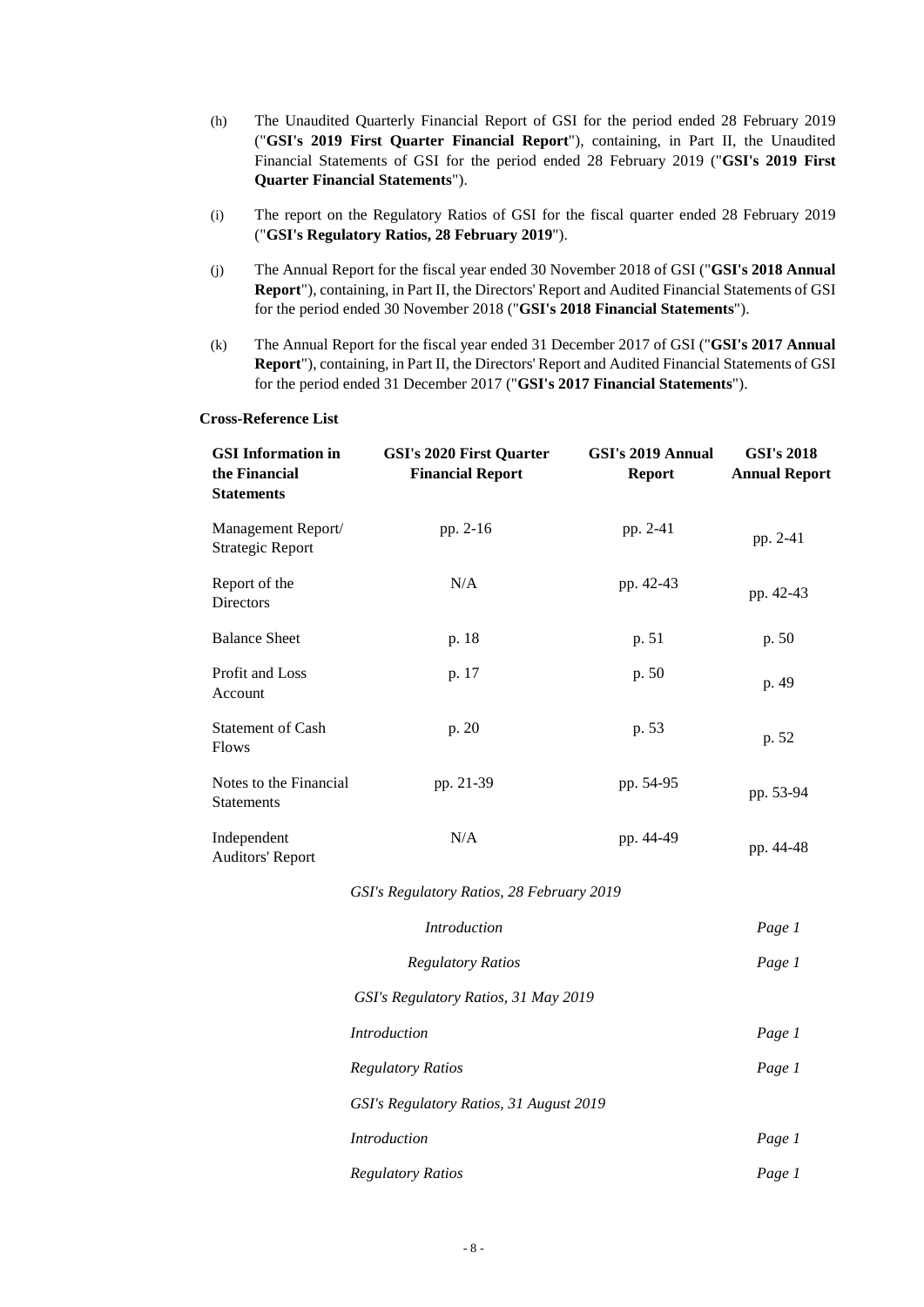| GSI's Regulatory Ratios, 31 December 2019 |        |
|-------------------------------------------|--------|
| Introduction                              | Page 1 |
| <b>Regulatory Ratios</b>                  | Page 1 |

Any information included in the documents incorporated by reference that is not included in the crossreference list is not incorporated by reference and is therefore not relevant to an investor (meaning that it is not necessary information to be included in the Base Prospectus pursuant to Article 6(1) of the Prospectus Regulation and is not otherwise required to be included under the relevant schedules of Commission Regulation (EC) No 809/2004, as amended (the "**Prospectus Regulation**")."

(b) deleting sub-section 3 entitled "Goldman Sachs Finance Corp International Ltd" on pages 148 to 149 of the Original Base Prospectus, and replacing it with the following

#### "3. **Goldman Sachs Finance Corp International Ltd**

The following documents, which have previously been published and have been filed with the CSSF, shall be deemed to be incorporated in, and to form part of, this Base Prospectus:

- (a) The Annual Report for the fiscal year ended 31 December 2019 of GSFCI ("**GSFCI's 2019 Annual Report**"), which includes the management report and the audited financial statements of GSFCI for the period ended 31 December 2019 ("**GSFCI's 2019 Financial Statements**").
- (b) The unaudited interim financial report of GSFCI for the period ended 30 June 2019 ("**GSFCI's 2019 Interim Financial Report**"), which includes the management report and the unaudited financial statements of GSFCI for the period ended 30 June 2019 ("**GSFCI's 2019 Interim Financial Statements**").
- (c) The Annual Report for the fiscal year ended 31 December 2018 of GSFCI ("**GSFCI's 2018 Annual Report**"), which includes the management report and the audited financial statements of GSFCI for the period ended 31 December 2018 ("**GSFCI's 2018 Financial Statements**").
- (d) The Annual Report for the fiscal year ended 31 December 2017 of GSFCI ("**GSFCI's 2017 Annual Report**"), which includes the management report and the audited financial statements of GSFCI for the period ended 31 December 2017 ("**GSFCI's 2017 Financial Statements**").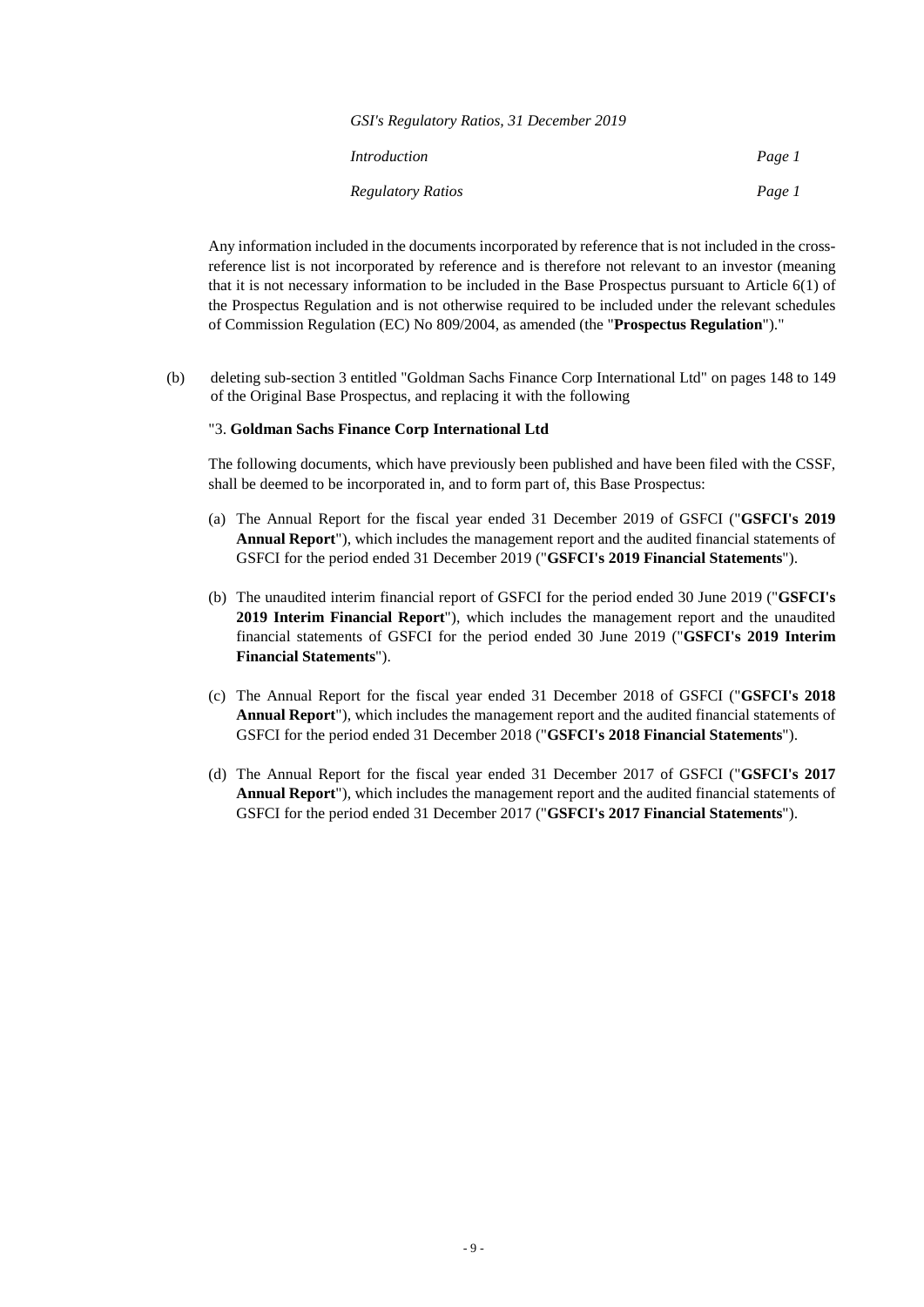#### **Cross-Reference List**

| <b>GSFCI</b> Information in<br>the Financial Statements | <b>GSFCI's 2019</b><br><b>Annual Report</b> | <b>GSFCI's 2018</b><br><b>Annual Report</b> | <b>GSFCI's 2017 Annual Report</b> |
|---------------------------------------------------------|---------------------------------------------|---------------------------------------------|-----------------------------------|
| <b>Management Report</b>                                | $pp.2-3$                                    | $pp.3-5$                                    | pp.3-4                            |
| <b>Profit and Loss Account</b>                          | p.10                                        | p.11                                        | p.10                              |
| <b>Balance Sheet</b>                                    | p.11                                        | p.12                                        | p.11                              |
| Statement of Changes in<br>Equity                       | p.12                                        | p.13                                        | p.12                              |
| <b>Statement of Cash Flows</b>                          | p.12                                        | p.13                                        | pp.12                             |
| Notes to the Financial<br><b>Statements</b>             | pp.13-27                                    | pp.14-29                                    | pp.13-24                          |
| Independent<br>Auditors'<br>Report                      | $pp.5-9$                                    | $pp.7-10$                                   | pp.6-9                            |

Any information included in the documents incorporated by reference that is not included in the cross-reference list is considered to be additional information and is not required by the relevant schedules of the Prospectus Regulation."

(c) deleting sub-section 4 entitled "The Goldman Sachs Group, Inc." on pages 149 to 151 of the Original Base Prospectus, and replacing it with the following:

#### "4. **The Goldman Sachs Group, Inc.**

GSG files documents and information with the SEC. The following documents, which have previously been published and filed with the SEC, shall be deemed to be incorporated by reference in, and to form part of, this Base Prospectus:

(a) The Quarterly Report on Form 10-Q for the first fiscal quarter ended 31 March 2020 of the Goldman Sachs Group, Inc. ("**GSG's 2020 First Quarter Form 10-Q**"), as filed with the SEC on 30 April 2020 2020;

(b) The Proxy Statement relating to GSG's 2020 Annual Meeting of Shareholders on 30 April 2020 ("**GSG's 2020 Proxy Statement**"), as filed with the SEC on 20 March 2020;

(c) The Current Report on Form 8-K dated 15 April 2020 for the first fiscal quarter ended 31 March 2020 of The Goldman Sacks Group Inc. ("**GSG's 15 April 2020 Form 8-K**") including Exhibit 99.1 ("Exhibit 99.1 to GSG's 15 April 2020 Form 8-K") as filed with the SEC on 15 April 2020;

(d) The Annual Report on Form 10-K for the fiscal year ended 31 December 2019 of The Goldman Sachs Group, Inc. ("**GSG's 2019 Form 10-K**"), containing financial statements relating to the fiscal years ended 31 December 2019, 31 December 2018 and 31 December 2017, including Exhibit 21.1, as filed with the U.S. Securities and Exchange Commission on 21 February 2020;

(e) The Current Report on Form 8-K dated 15 January 2020 of The Goldman Sachs Group Inc ("**GSG's 15 January 2020 Form 8-K**"), including Exhibit 99.1 ("Exhibit 99.1 to GSG's 15 January 2020 Form 8-K") as filed with the SEC on 15 January 2020;

(f) The Quarterly Report on Form 10-Q for the third fiscal quarter ended 30 September 2019 of The Goldman Sachs Group, Inc. ("GSG's 2019 Third Quarter Form 10-Q"), as filed with the SEC on 31 October 2019;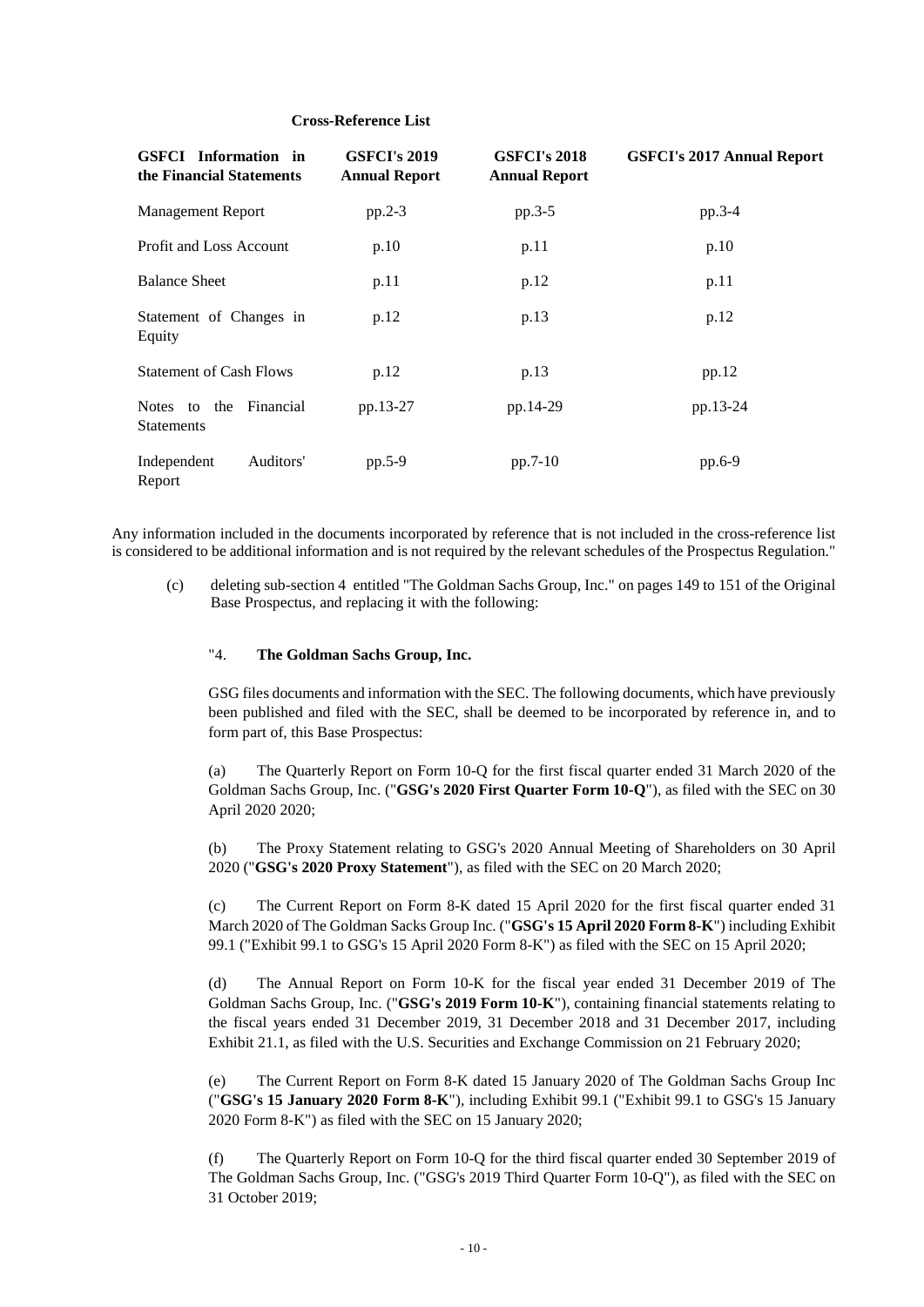(g) The Current Report on Form 8-K dated 15 October 2019 of The Goldman Sachs Group, Inc. ("**GSG's 15 October 2019 Form 8-K**"), including Exhibit 99.1 ("Exhibit 99.1 to GSG's 15 October 2019 Form 8-K") as published by the SEC on 15 October 2019;

(h) The Quarterly Report on Form 10-Q for the second fiscal quarter ended 30 June 2019 of the Goldman Sachs Group, Inc. ("**GSG's 2019 Second Quarter Form 10-Q**"), as filed with the SEC on 5 August 2019;

(i) The Current Report on Form 8-K dated 16 July 2019 of The Goldman Sachs Group, Inc. ("GSG's 16 July 2019 Form 8-K"), including Exhibit 99.1 ("Exhibit 99.1 to GSG's 16 July 2019 Form 8-K") as published by the SEC on 16 July 2019;

(j) The Quarterly Report on Form 10-Q for the first fiscal quarter ended 31 March 2019 of the Goldman Sachs Group, Inc. ("**GSG's 2019 First Quarter Form 10-Q**"), as filed with the SEC on 3 May 2019;

(k) The Annual Report on Form 10-K for the fiscal year ended 31 December 2018 of The Goldman Sachs Group, Inc. ("**GSG's 2018 Form 10-K**"), containing financial statements relating to the fiscal years ended 31 December 2018, 31 December 2017 and 31 December 2016, including Exhibit 21.1, as filed with the U.S. Securities and Exchange Commission on 26 February 2019; and

(l) The Proxy Statement relating to GSG's 2019 Annual Meeting of Shareholders on 2 May 2019 ("**GSG's 2019 Proxy Statement**"), as filed with the SEC on 22 March 2019.

The following table indicates where information required by the Prospectus Regulation is to be disclosed in, and incorporated by reference into, this Base Prospectus can be found in the documents referred to above:

| <b>Information required by the Prospectus Regulation</b>                                                                                                                  | Document/Location                                                    |  |  |
|---------------------------------------------------------------------------------------------------------------------------------------------------------------------------|----------------------------------------------------------------------|--|--|
| Selected financial information for the fiscal years ended 31<br>December 2019, 31 December 2018, 31 December 2017<br>(Annex IV, Section 3.1 of the Prospectus Regulation) | GSG's 2019 Form 10-K (p. 199)                                        |  |  |
| Risk factors relating to GSG (Annex IV, Section 4 of the GSG's 2019 Form 10-K (pp. 23-44)<br><b>Prospectus Regulation</b> )                                               |                                                                      |  |  |
| <b>Information about GSG</b>                                                                                                                                              |                                                                      |  |  |
| History and development of the company (Annex IV, GSG's 2019 Form $10-K(p, 1)$ )<br>Section 5.1 of the Prospectus Regulation)                                             |                                                                      |  |  |
| Investments (Annex IV, Section 5.2 of the Prospectus<br>Regulation)                                                                                                       | GSG's 2019 Form 10-K (pp. 65-68, 75-<br>77, 82-86, 138-139, 165-169) |  |  |
| <b>Business overview</b>                                                                                                                                                  |                                                                      |  |  |
| GSG's principal activities (Annex IV, Section 6.1 of the GSG's 2019 Form 10-K (pp. 1-5, 109)<br><b>Prospectus Regulation</b> )                                            |                                                                      |  |  |
| GSG's principal markets (Annex IV, Section 6.2 of the<br><b>Prospectus Regulation</b> )                                                                                   | GSG's 2019 Form 10-K (pp. 1-7, 45, 47,<br>184)                       |  |  |
| Organisational Structure (Annex IV, Section 7 of the<br><b>Prospectus Regulation</b> )                                                                                    | GSG's 2019 Form 10-K (pp. 40, Exhibit<br>21.1)                       |  |  |
|                                                                                                                                                                           |                                                                      |  |  |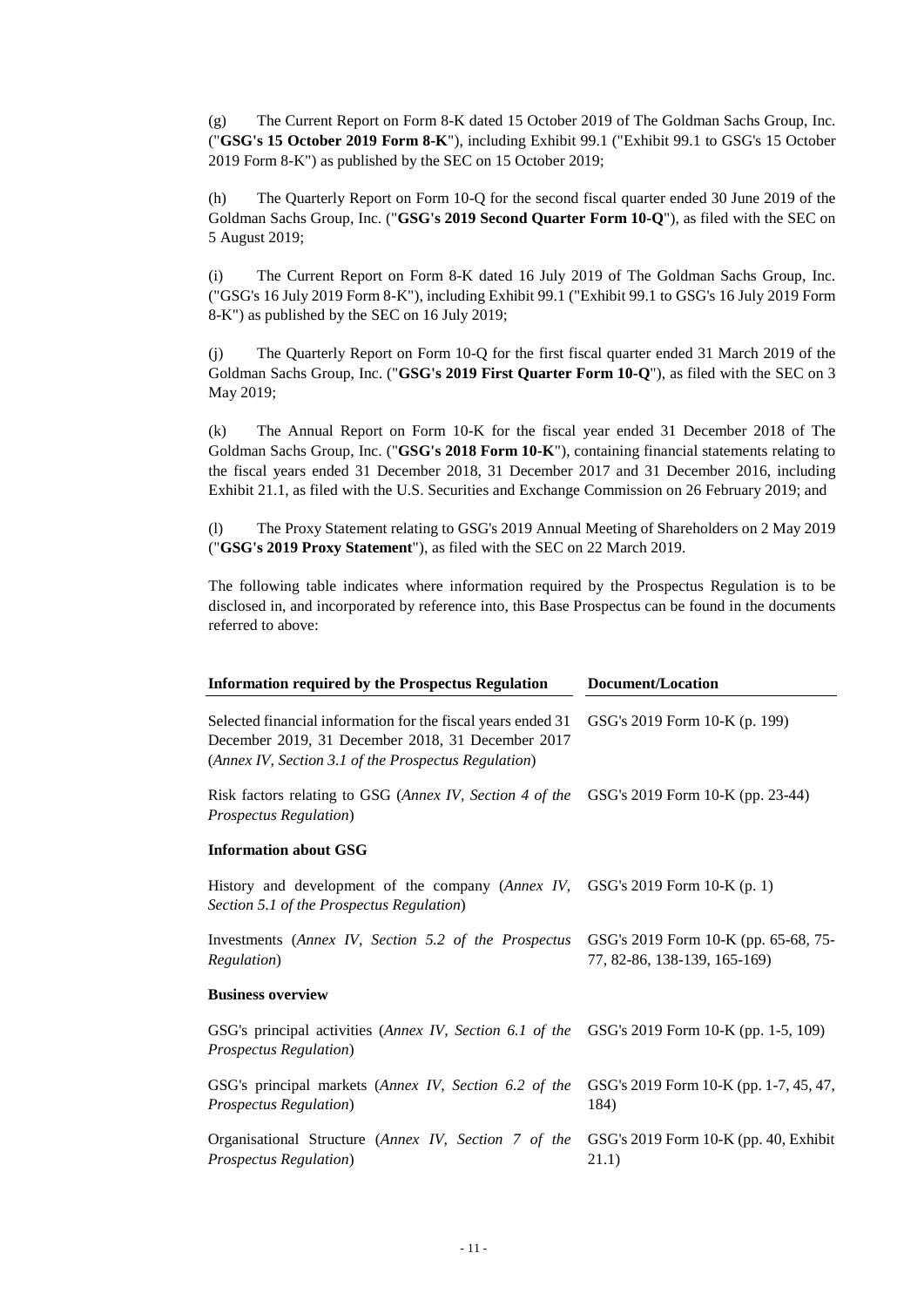| Trend information (Annex IV, Section 8 of the Prospectus                                                                                                                                                | GSG's 2019 Form 10-K (pp. 46-101)                     |  |
|---------------------------------------------------------------------------------------------------------------------------------------------------------------------------------------------------------|-------------------------------------------------------|--|
| Regulation)                                                                                                                                                                                             | GSG's 15 April 2020 Form 8-K (Exhibit<br>99.1)        |  |
| Administrative, management and supervisory bodies,<br>including conflicts of interest (Annex IV, Section 10 of the                                                                                      | GSG's 2020 Proxy Statement (pp. 1, 5,<br>8-28, 70-73) |  |
| <b>Prospectus Regulation</b> )                                                                                                                                                                          | GSG's 2019 Form 10-K (p. 46-101)                      |  |
| Audit committee (Annex IV, Section 11.1 of the Prospectus<br>Regulation)                                                                                                                                | GSG's 2020 Proxy Statement (pp. 17,<br>$62-64)$       |  |
| Beneficial owners of more than five per cent. (Annex IV,<br>Section 12 of the Prospectus Regulation)                                                                                                    | GSG's 2020 Proxy Statement (p. 76)                    |  |
| <b>Financial information</b>                                                                                                                                                                            |                                                       |  |
| Audited historical financial information for the fiscal years<br>ended 31 December 2019, 31 December 2018 and 31<br>December 2017 (Annex IV, Section 13.1-13.4 of the<br><b>Prospectus Regulation</b> ) | GSG's 2019 Form 10-K (pp. 105-203)                    |  |
| Audit report (Annex IV, Section 13.1 of the<br>Prospectus Regulation)                                                                                                                                   | GSG's 2019 Form 10-K (p. 103-104)                     |  |
| Balance sheet (Annex IV, Section 13.1 of the<br><b>Prospectus Regulation</b> )                                                                                                                          | GSG's 2019 Form 10-K (p. 106)                         |  |
| Income statement (Annex IV, Section 13.1 of the<br><b>Prospectus Regulation</b> )                                                                                                                       | GSG's 2019 Form 10-K (p. 105)                         |  |
| Cash flow statement (Annex IV, Section 13.1 of<br>the Prospectus Regulation)                                                                                                                            | GSG's 2019 Form 10-K (p. 108)                         |  |
| Accounting policies and explanatory notes (Annex<br>IV, Section 13.1 of the Prospectus Regulation)                                                                                                      | GSG's 2019 Form 10-K (pp. 47-50,<br>$109-203$         |  |
| Unaudited interim and other financial information (Annex<br>IV, Section 13.5 of the Prospectus Regulation)                                                                                              |                                                       |  |
| Balance sheet (Annex IV, Section 13.5 of the<br><b>Prospectus Regulation</b> )                                                                                                                          | GSG's 2020 First Quarter Form 10-Q (p.<br>2)          |  |
| Income statement (Annex IV, Section 13.5 of the<br><b>Prospectus Regulation</b> )                                                                                                                       | GSG's 2020 First Quarter Form 10-Q (p.<br>1)          |  |
| Cash flow statement (Annex IV, Section 13.5 of<br>the Prospectus Regulation)                                                                                                                            | GSG's 2020 First Quarter Form 10-Q (p.<br>4)          |  |
| Accounting policies and explanatory notes (Annex<br>IV, Section 13.5 of the Prospectus Regulation)                                                                                                      | GSG's 2020 First Quarter Form 10-Q<br>$(pp. 5-92)$    |  |
| Legal and arbitration proceedings (Annex IV, Section 13.6<br>of the Prospectus Regulation)                                                                                                              | GSG's 2019 Form 10-K (pp. 45, 185-<br>193)            |  |
|                                                                                                                                                                                                         | GSG's 2020 First Quarter Form 10-Q<br>(pp. 83-92)     |  |

# **Additional information**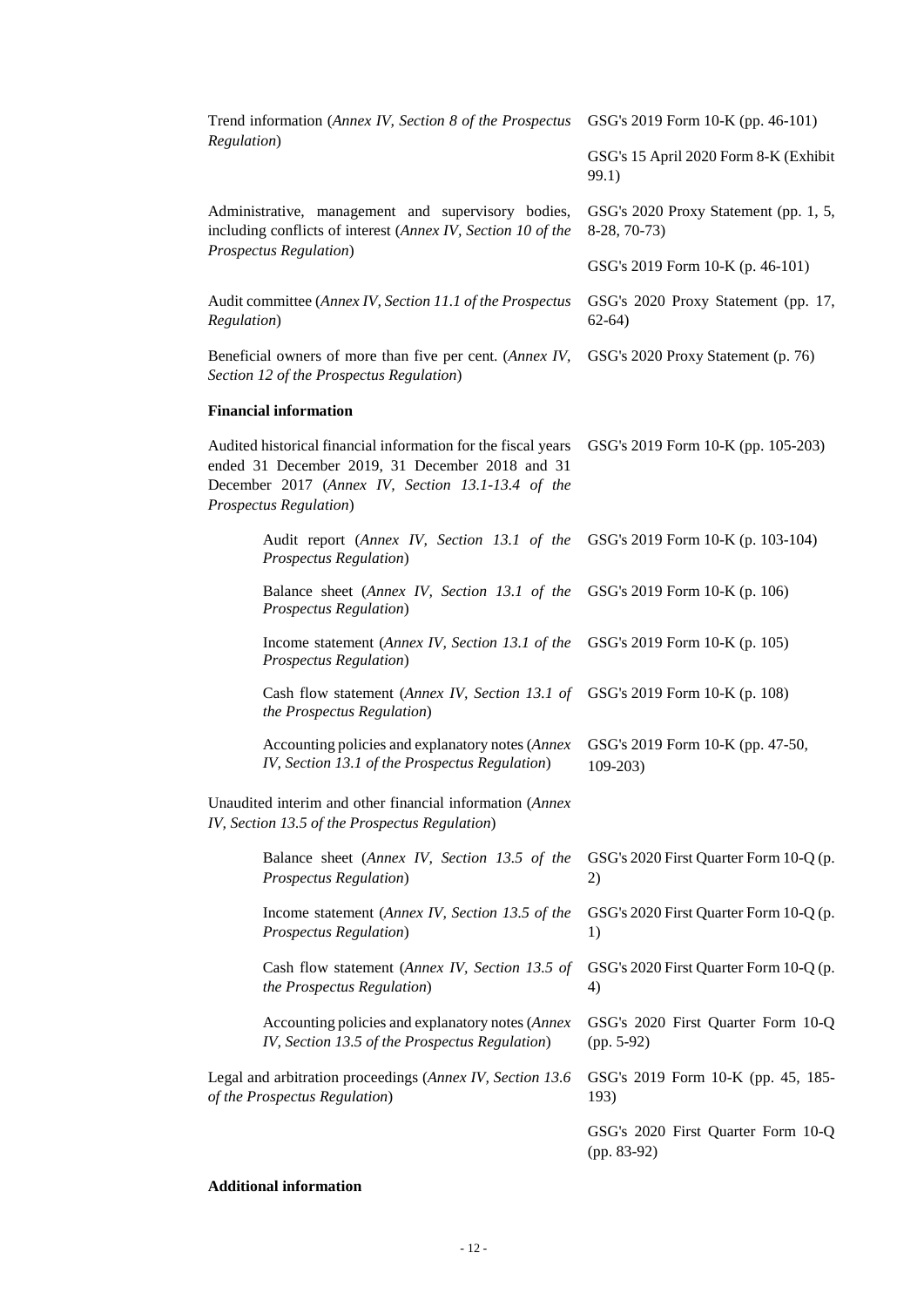Share capital (*Annex IV, Section 14.1 of the Prospectus*  GSG's 2019 Form 10-K (pp. 107, 169- *Regulation*) 171)

Any information included in the documents incorporated by reference that is not included in the crossreference list is not incorporated by reference and is therefore not relevant to an investor (meaning that it is not necessary information to be included in the Base Prospectus pursuant to Article 6(1) of the Prospectus Regulation and is not otherwise required to be included under the relevant schedules of Commission Regulation (EC) No 809/2004, as amended (the "**Prospectus Regulation**")."

#### 2. **Amendments to the section entitled "Goldman Sachs International"**

The information in the section entitled "Goldman Sachs International" is amended and supplemented by deleting the sub-section entitled "Selected Financial Information", on pages 805 to 806 of the Original Base Prospectus and replacing it with the following:

#### "**Selected Financial Information**

The selected financial information set out below has been extracted from (i) GSI's 2019 Financial Statements and GSI's 2018 Financial Statements, which have been audited by PricewaterhouseCoopers LLP and on which PricewaterhouseCoopers LLP issued an unqualified audit report, and (ii) GSI's 2020 First Quarter Financial Statements, which have not been audited.

GSI's 2019 Financial Statements and GSI's 2018 Financial Statements have been prepared in accordance with FRS 101. GSI's 2020 First Quarter Financial Statements have been prepared in accordance with FRS 104. GSI's 2019 Financial Statements, GSI's 2018 Financial Statements and GSI's 2020 First Quarter Financial Statements are incorporated by reference into this Base Prospectus. The financial information presented below should be read in conjunction with the financial statements included in such documents, the notes thereto and report thereon.

The following table shows selected key historical financial information in relation to GSI:

|                                    | As at and for the three<br>months ended (unaudited) |                               | As at and for the period<br>ended (audited) $1$ |                               |
|------------------------------------|-----------------------------------------------------|-------------------------------|-------------------------------------------------|-------------------------------|
| (in USD millions)                  | 29<br><b>February</b><br>2020                       | 28<br><b>February</b><br>2019 | 30<br><b>November</b><br>2019                   | 30<br><b>November</b><br>2018 |
| Operating profit                   | 470                                                 | 403                           | 2,656                                           | 3,259                         |
| Profit before taxation             | 419                                                 | 341                           | 2,426                                           | 3,030                         |
| Profit for the financial<br>period | 318                                                 | 229                           | 1,802                                           | 2,198                         |
|                                    | As at (unaudited)                                   |                               | As at (audited)                                 |                               |
| (in USD millions)                  | 29 February 2020                                    |                               | 30<br><b>November</b><br>2019                   | 30<br><b>November</b><br>2018 |
| Fixed assets                       | 487                                                 |                               | 409                                             | 315                           |
| Current assets                     | 1,193,510                                           |                               | 1,040,845                                       | 886,652                       |
| Total shareholders' funds          |                                                     | 34,588                        | 34,248                                          | 33,917"                       |

<sup>1</sup> During the period ended 30 November 2018, GSI changed its accounting reference end date from December 31 to November 30 to conform to the period used by GSI for U.S. tax reporting purposes. All references to November 2018 refer to the eleven months period ended, or the date, as the context requires, 30 November 2018.

#### 3. **Amendments to the section entitled "Goldman Sachs Finance Corp International Ltd"**

The information in the section entitled "Goldman Sachs Finance Corp International Ltd" is amended and supplemented by deleting the information under the sub-heading "Selected Financial Information" on page 811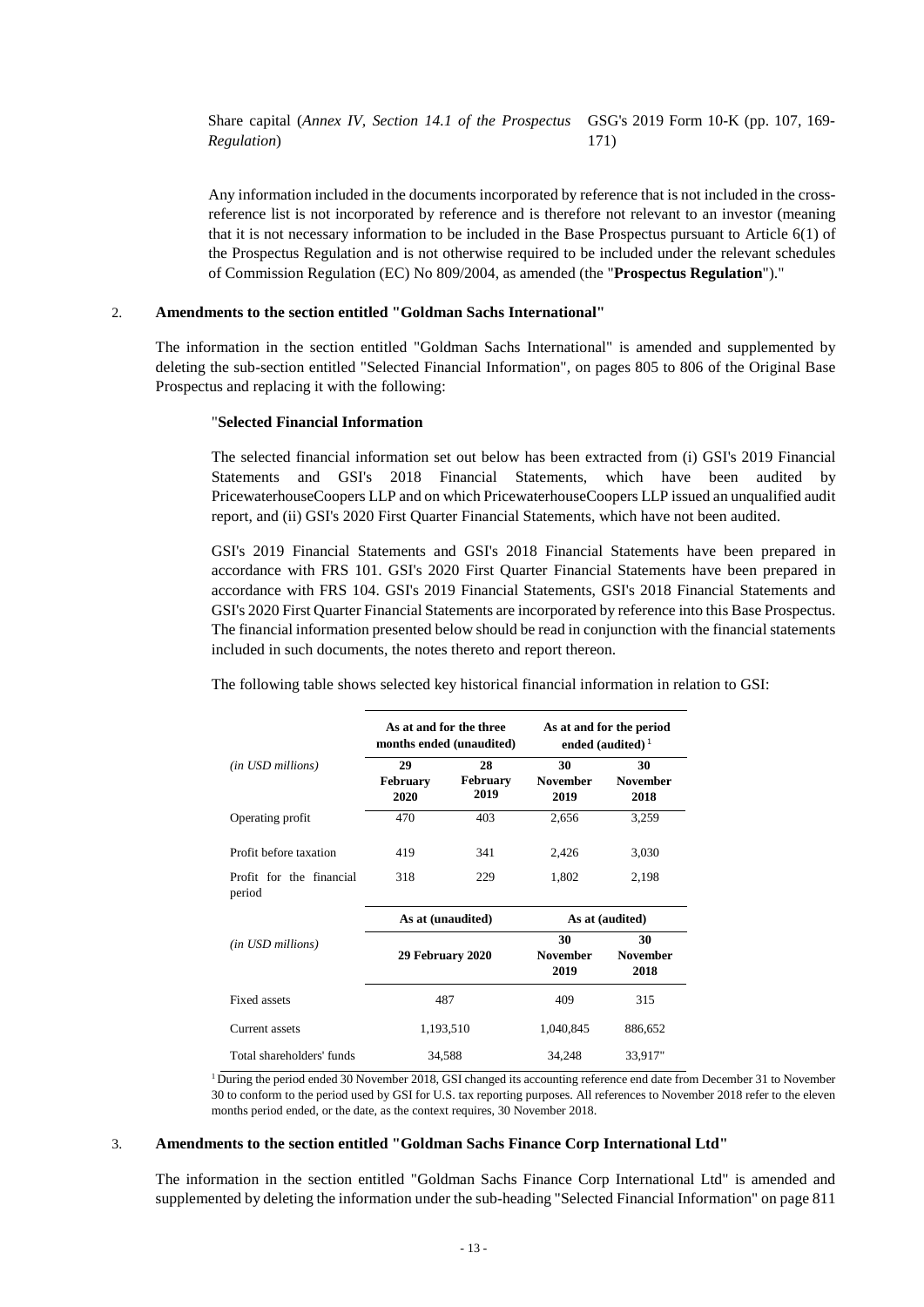of the Original Base Prospectus and replacing it with the following:

#### "**Selected Financial Information**

The selected financial information set out below has been extracted from (i) GSFCI's 2019 Financial Statements, and (ii) GSFCI's 2018 Financial Statements, which have been audited by PricewaterhouseCoopers LLP, and on which PricewaterhouseCoopers LLP have issued an unqualified audit report.

GSFCI's 2019 Financial Statements and GSFCI's 2018 Financial Statements are incorporated by reference into this Base Prospectus. The financial information presented below should be read in conjunction with GSFCI's 2019 Financial Statements and GSFCI's 2018 Financial Statements and the notes thereto.

The following table shows selected key historical financial information in relation to GSFCI:

|                                 | As at and for the period ended |                  |  |  |
|---------------------------------|--------------------------------|------------------|--|--|
| (in USD thousands)              | 31 December 2019               | 31 December 2018 |  |  |
| Operating profit                | (1, 919)                       | 19,429           |  |  |
| Profit for the financial period | (1, 919)                       | 19,429           |  |  |
|                                 |                                |                  |  |  |
|                                 |                                | As of            |  |  |
| ( <i>in USD thousands</i> )     | 31 December 2019               | 31 December 2018 |  |  |
| Current assets                  | 12,589,557                     | 10,131,841       |  |  |
| Net assets                      | 22,736                         | 414,186          |  |  |
| Total shareholder's funds       | 22,736                         | 414,186          |  |  |

PricewaterhouseCoopers LLP of 7 More London Riverside, London SE1 2RT have been appointed as auditors to GSFCI."

#### 4. **Amendments to the section entitled "Important Legal Information"**

The information in the section entitled "Important Legal Information" is amended and supplemented by deleting the information at Footnote 11 on pages 899 to 900 of the Original Base Prospectus and replacing it with the following:

"The information for this rating has been extracted from information made available by each rating agency referred to below. GSI confirms that such information has been accurately reproduced and that, so far as it is aware, and is able to ascertain from information published by such ratings agencies, no facts have been omitted which would render the reproduced information inaccurate or misleading.

As at 28 April 2020, the ratings for GSI were:

#### *Short-term debt:*

Fitch, Inc rating was F1: An 'F1' rating indicates the highest short-term credit quality and the strongest intrinsic capacity for timely payment of financial commitments; may have an added '+' to denote any exceptionally strong credit feature.

 Moody's rating was P-1: 'P-1' Issuers (or supporting institutions) rated Prime-1 have a superior ability to repay short-term debt obligations.

S&P rating was A-1: A short-term obligation rated 'A-1' is rated in the highest category by Standard & Poor's. The obligor's capacity to meet its financial commitment on the obligation is strong. Within this category, certain obligations are designated with a plus sign (+). This indicates that the obligor's capacity to meet its financial commitment on these obligations is extremely strong.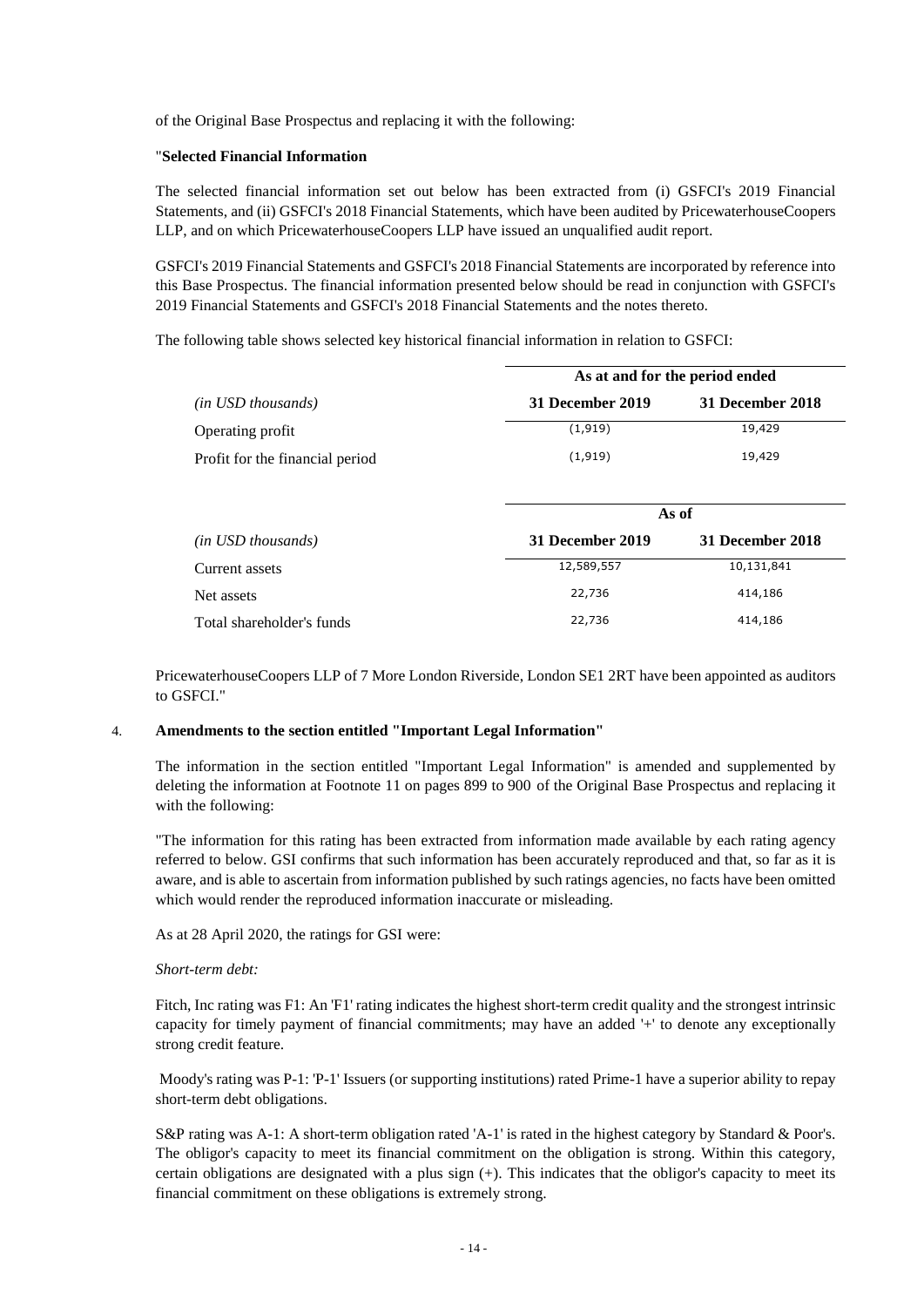#### *Long-term debt:*

Fitch, Inc rating was A+: An 'A+' rating indicates high credit quality and denotes expectations of low default risk. The capacity for payment of financial commitments is considered strong. This capacity may, nevertheless, be more vulnerable to adverse business or economic conditions than is the case for higher ratings.

Moody's rating was Al: Obligations rated 'A' are considered upper-medium grade and are subject to low credit risk. Note: Moody's appends numerical modifiers 1, 2, and 3 to each generic rating classification from 'Aa' through 'Caa'. The modifier 1 indicates that the obligation ranks in the higher end of its generic rating category; the modifier 2 indicates a mid-range ranking; and the modifier 3 indicates a ranking in the lower end of that generic rating category.

S&P rating was A+: An obligation rated 'A' is somewhat more susceptible to the adverse effects of changes in circumstances and economic conditions than obligations in higher-rated categories. However, the obligor's capacity to meet its financial commitment on the obligation is still strong.

The ratings from 'AA' to 'CCC' may be modified by the addition of a plus  $(+)$  or minus  $(-)$  sign to show relative standing within the major rating categories."

#### 5. **Amendments to the section entitled "General Information"**

The information in the section entitled "General Information" is amended and supplemented by:

(a) deleting the wording in sub-paragraph (c) under the heading "Goldman Sachs Finance Corp International Ltd" in sub-section 2 ("Financial Statements") on page 903 of the Original Base Prospectus and replacing it with the following:

"The annual financial statements of GSFCI for the periods ended 31 December 2019, 31 December 2018 and 31 December 2017 have been audited without qualification by PricewaterhouseCoopers LLP, Chartered Accountants and Statutory Auditors, of 7 More London Riverside, London, SE1 2RT. PricewaterhouseCoopers LLP is a registered member of the Institute of Chartered Accountants in England and Wales."

(b) deleting the no significant change and no material adverse change statements relating to GSI in subsection 3 ("No significant change and no material adverse change") on page 903 of the Original Base Prospectus and replacing it with the following:

"There has been no significant change in the financial or trading position of GSI since 29 February 2020. There has been no material adverse change in the prospects of GSI since 30 November 2019."

(c) deleting the no significant change and no material adverse change statements relating to GSFCI in subsection 3 ("No significant change and no material adverse change") on page 904 of the Original Base Prospectus and replacing it with the following:

"There has been no significant change in the financial or trading position of GSFCI since 31 December 2019. There has been no material adverse change in the prospects of GSFCI since 31 December 2019."

(d) deleting the no significant change and no material adverse change statements relating to GSG in subsection 3 ("No significant change and no material adverse change") on page 904 of the Original Base Prospectus and replacing it with the following:

"There has been no significant change in the financial or trading position of GSG since 31 March 2020. There has been no material adverse change in the prospects of GSG since 31 December 2019."

(e) deleting paragraph 4 entitled "Litigation" (page 904 of the Base Prospectus) and replacing it with the following: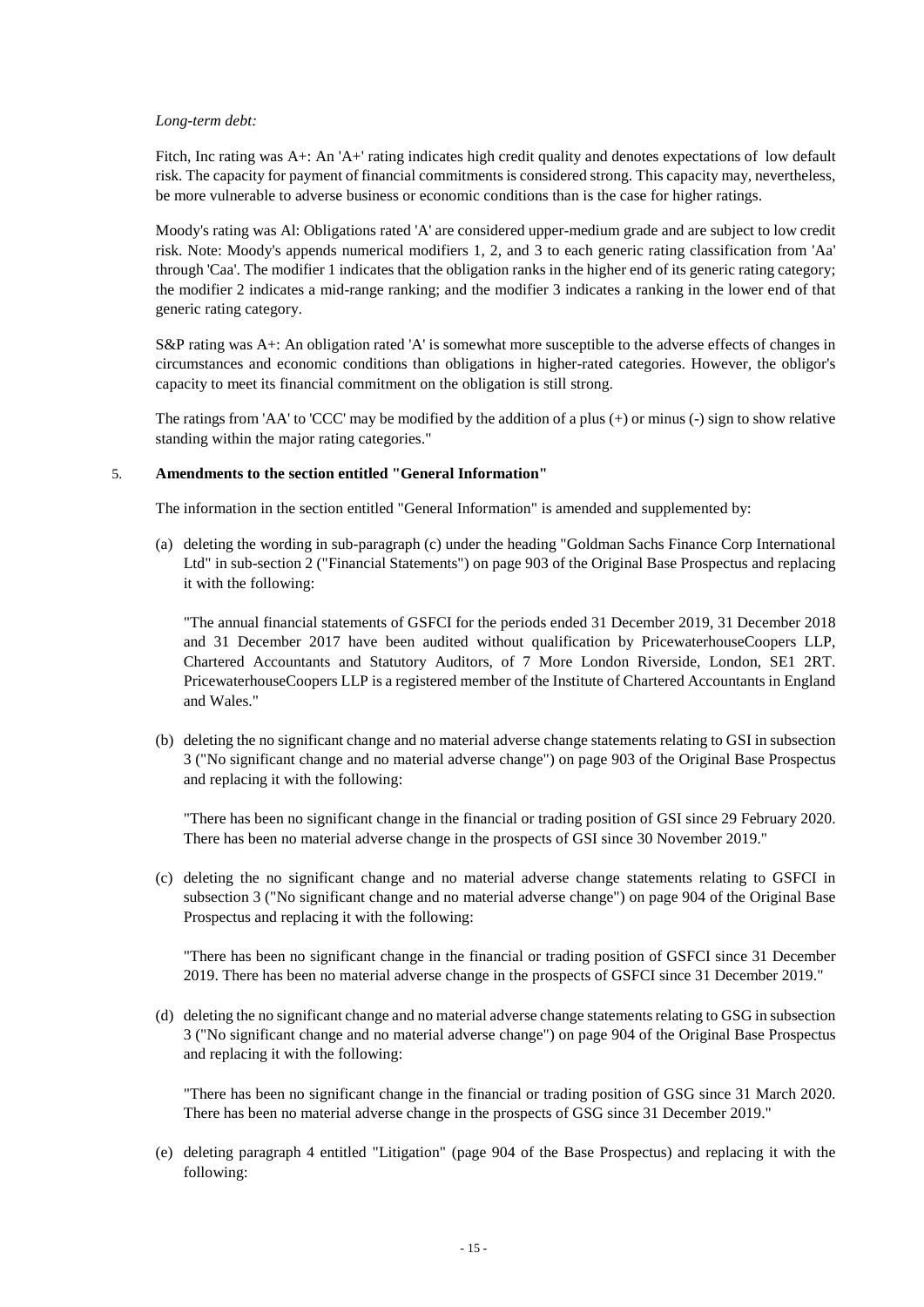#### **"4. Litigation**

Save as disclosed in (i) "Legal Proceedings" of Note 27 to the Financial Statements (pages 185 to 193) of GSG's 2019 Form 10-K, (ii) "Legal Proceedings" of Note 27 to the Financial Statements (pages 83 to 92) of GSG's 2020 First Quarter Form 10-Q, (iii) "Legal Proceedings" of Note 26 to the Financial Statements (pages 77 to 79) of GSI's 2019 Annual Report, and (iv) "Legal Proceedings" of Note 16 to the Financial Statements (pages 27 to 29) of GSI's 2020 First Quarter Financial Report, there have been no governmental, legal or arbitration proceedings (including any such proceedings which are pending or threatened of which GSI, GSW, GSFCI or GSG is aware) during the 12 months before the date of this Base Prospectus which may have, or have had in the recent past, significant effects on GSI, GSW, GSFCI or GSG's financial position or profitability. "

(f) deleting sub-section 5 ("Availability of Documents") on pages 904 to 905 of the Original Base Prospectus and replacing it with the following:

# "**5. Availability of Documents**

For so long as any Securities shall be outstanding or may be issued under the Programme, copies of the following documents may be obtained free of charge upon request during normal business hours from the specified office of the Issuers and the office of the Paying Agent in Luxembourg and each of the Paying Agents:

- (i) the constitutional documents of GSI;
- (ii) the constitutional documents of GSW;
- (iii) the constitutional documents of GSFCI;
- (iv) the certificate of incorporation of GSG;
- (v) GSI's 2020 First Quarter Financial Report;
- (vi) GSI's 2019 Third Quarter Financial Report;
- (vii) GSI's 2019 Second Quarter Financial Report;
- (viii) GSI's 2019 First Quarter Financial Report;
- (ix) GSI's Regulatory Ratios, 31 December 2019;
- (x) GSI's Regulatory Ratios, 31 August 2019;
- (xi) GSI's Regulatory Ratios, 31 May 2019;
- (xii) GSI's Regulatory Ratios, 28 February 2019;
- (xiii) GSI's 2019 Annual Report;
- (xiv) GSI's 2018 Annual Report;
- (xv) GSI's 2017 Annual Report;
- (xvi) GSW's 2019 Interim Financial Statements;
- (xvii) GSW's 2018 Financial Statements;
- (xviii) GSW's 2017 Financial Statements;
- (xix) GSW's 2019 Financial Statements;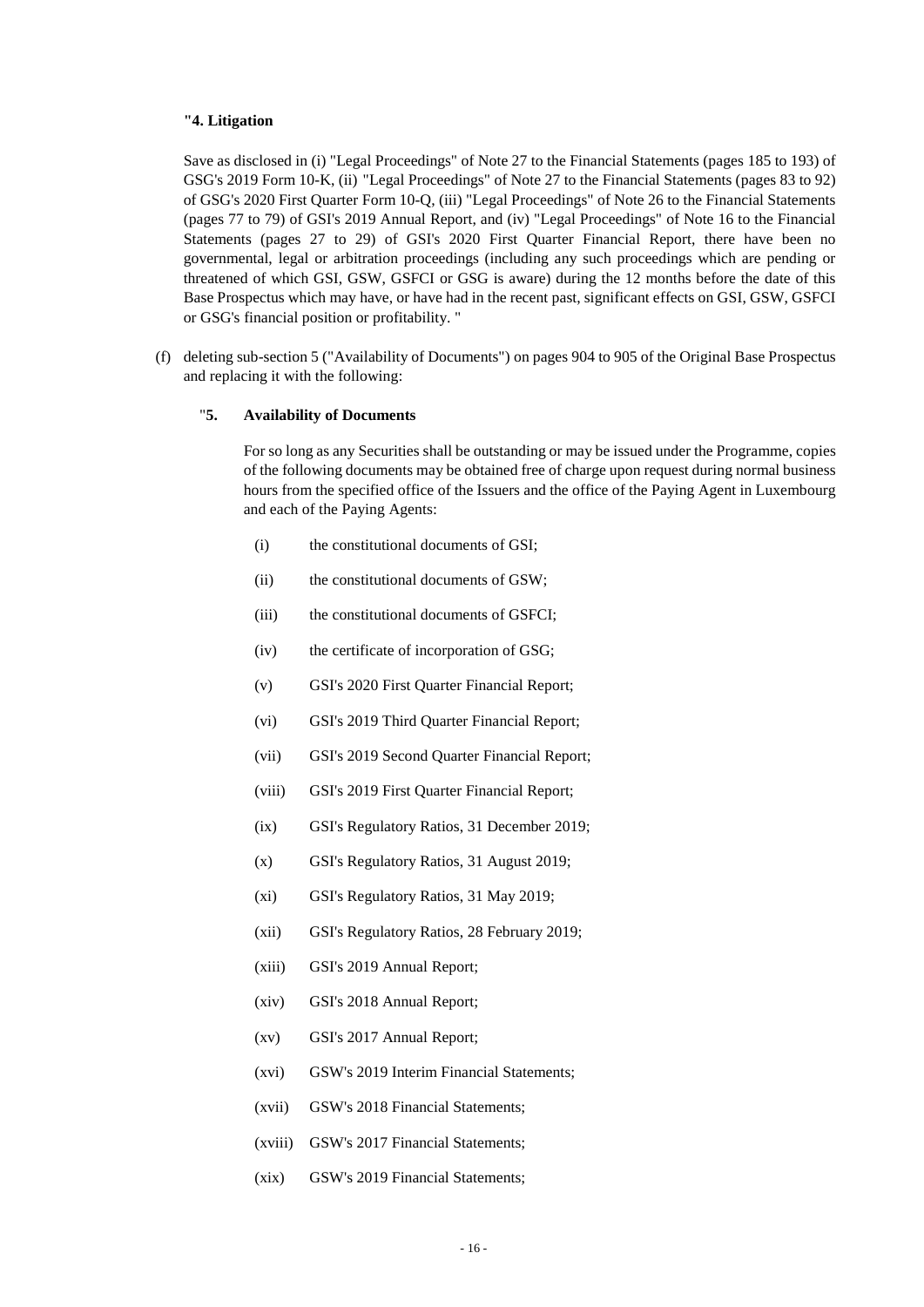- (xx) GSFCI's 2019 Financial Statements;
- (xxi) GSFCI's 2019 Interim Financial Report;
- (xxii) GSFCI's 2018 Financial Statements;
- (xxiii) GSFCI's 2017 Financial Statements;
- (xxiv) GSG's 2020 First Quarter Form 10-Q;
- (xxv) GSG's 15 April 2020 Form 8-K;
- (xxvi) GSG's 15 January 2020 Form 8-K;
- (xxvii) GSG's 15 October 2019 Form 8-K;
- (xxviii) GSG's 16 July 2019 Form 8-K;
- (xxix) GSG's 2019 First Quarter Form 10-Q;
- (xxx) GSG's 2019 Second Quarter Form 10-Q;
- (xxxi) GSG's 2019 Third Quarter Form 10-Q;
- (xxxii) GSG's 2020 Proxy Statement;
- (xxxiii) GSG's 2019 Proxy Statement;
- (xxxiv) GSG's 2019 Form 10-K;
- (xxxv) GSG's 2018 Form 10-K;
- (xxxvi) the GSG Guaranty;
- (xxxvii) the GSI Guarantee;
- (xxxviii) the GSI (Cayman) Guarantee;
- (xxxvix) the Programme Agency Agreement;
- (xl) the Deed of Covenant and the Cayman Deed of Covenant;
- (xli) the Final Terms for each Tranche or Series of Securities that are listed on the Official List of the Luxembourg Stock Exchange or any other stock exchange;
- (xlii) a copy of the Base Prospectus;
- (xliii) a copy of any supplement to the Base Prospectus and Final Terms; and
- (xliv) all reports, letters and other documents, balance sheets, valuations and statements by any expert any part of which is extracted or referred to in this Base Prospectus."

#### **Responsibility**

Each of GSI, GSW, GSFCI and GSG accepts responsibility for the information given in this Prospectus Supplement and confirms that, having taken all reasonable care to ensure that such is the case, the information contained in this Prospectus Supplement is, to the best of their knowledge, in accordance with the facts and does not omit anything likely to affect its import.

#### **Interpretation**